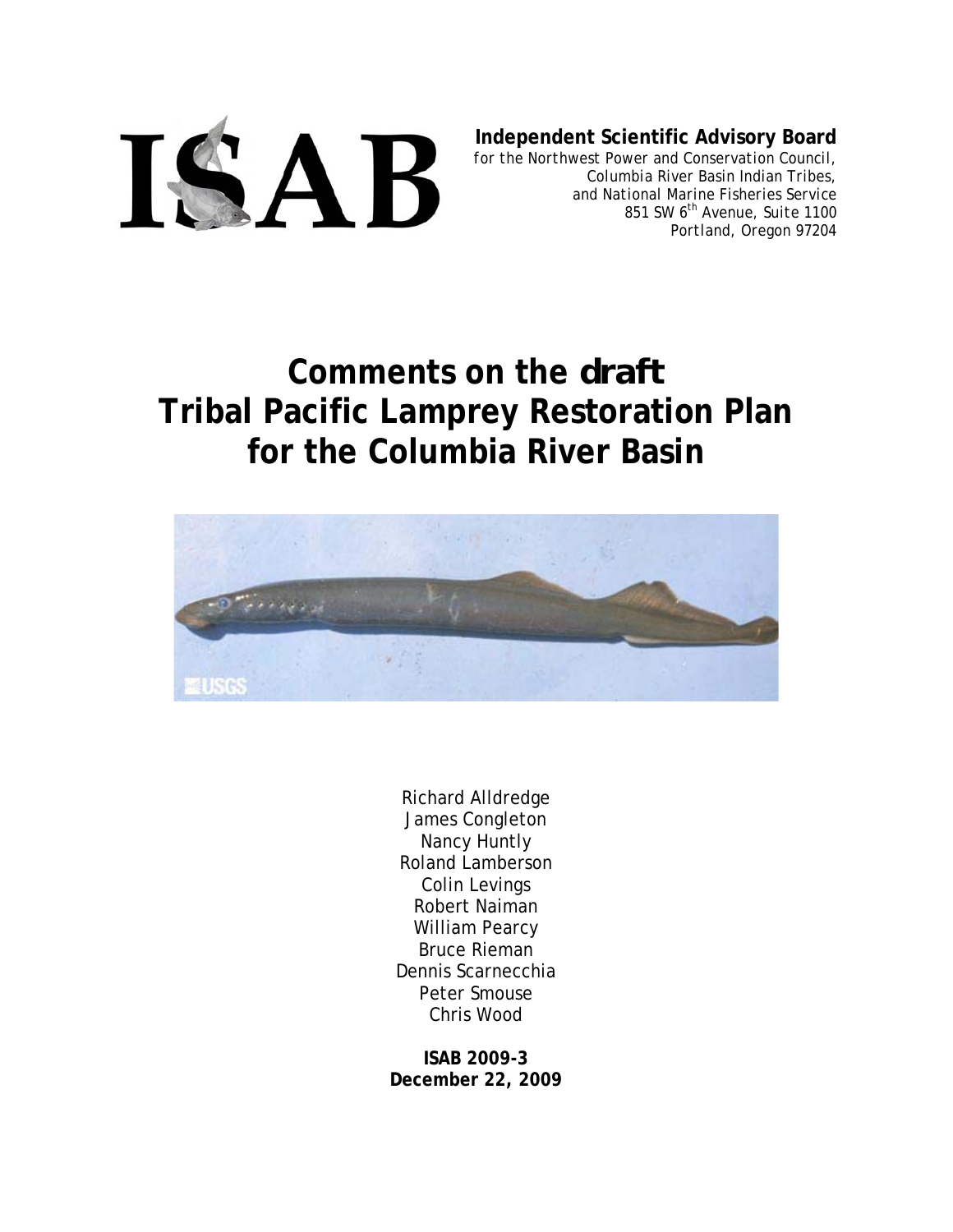# **Contents**

| Objective 1: Improve Mainstem lamprey passage efficiency, survival and habitat  6 |
|-----------------------------------------------------------------------------------|
|                                                                                   |
| Objective 3: Supplement lamprey by reintroducing and translocation in areas where |
|                                                                                   |
|                                                                                   |
|                                                                                   |
| Objective 6: Evaluate and Reduce Contaminant Accumulation in Lamprey  16          |
|                                                                                   |
|                                                                                   |
|                                                                                   |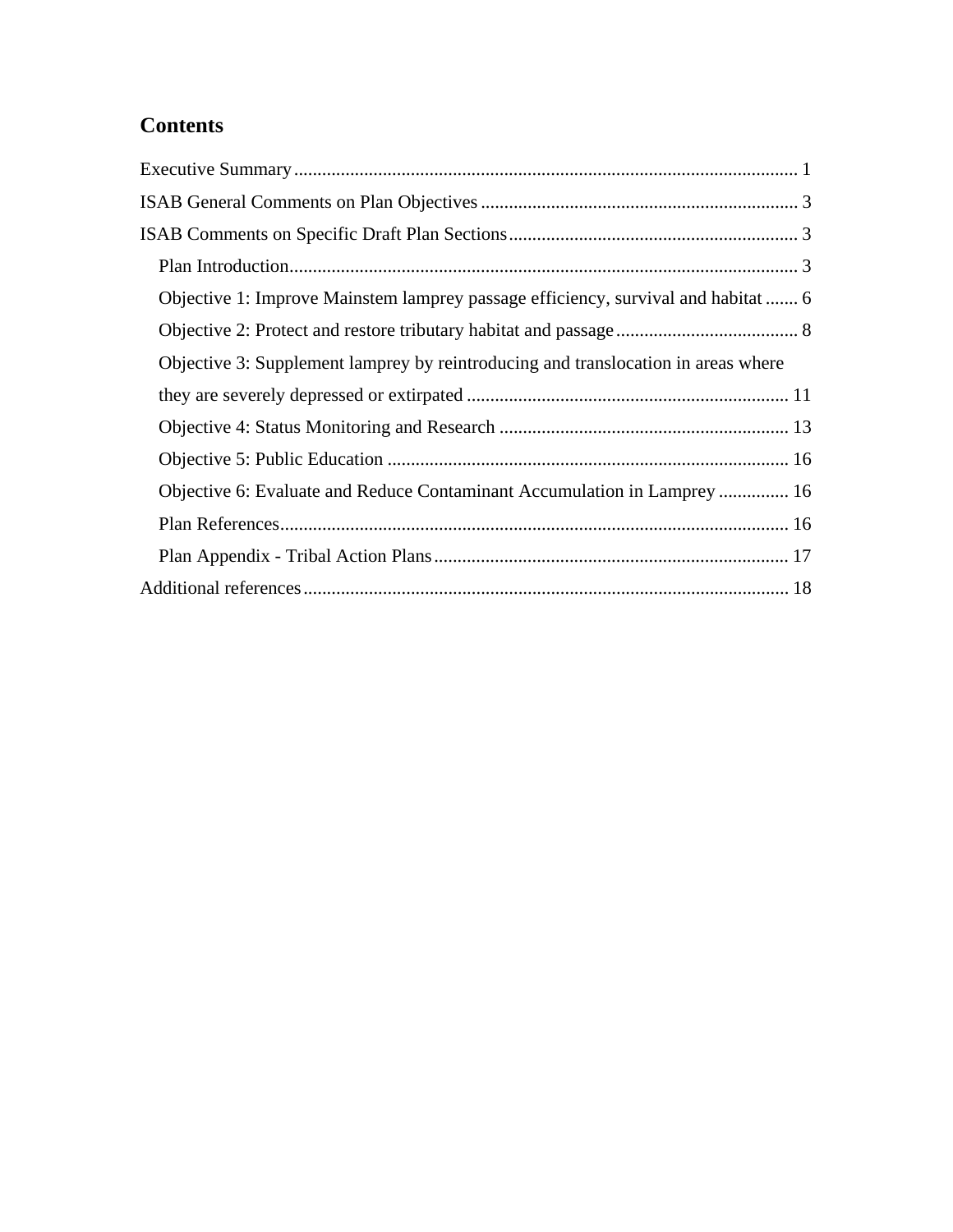# <span id="page-2-0"></span>**Executive Summary**

On November 9, 2009, the Columbia River Inter-Tribal Fisheries Commission (CRITFC) requested that the Independent Scientific Advisory Board (ISAB) review the draft *Tribal Pacific Lamprey Restoration Plan for the Columbia River Basin.[1](#page-2-1)* CRITFC asked for the ISAB's immediate impressions and suggestions for improvements to the Plan, rather than a detailed scientific assessment. A presentation to the ISAB on October 30, 2009 by CRITFC and its member tribes helped to frame the draft plan and review. This review is not intended as an exhaustive and comprehensive analysis of the state of lamprey science but is, as requested, an assessment of the Draft Plan (henceforth the Plan) intended to improve the next iteration of the Plan and subsequent implementation of its components. The ISAB understands that the Independent Scientific Review Panel (ISRP) has reviewed and will continue to review the various Fish and Wildlife Program projects that are proposed to implement the Plan.

**Goals and priorities:** The ISAB shares the sense of urgency to complete and implement the Plan. However, the Plan is overly ambitious. It would be improved by explicit separation and elucidation of its goals (as opposed to the proposed actions), as well as further prioritization of objectives and proposed research.

**Coordination**: CRITFC should explicitly coordinate overall objectives of the Plan to avoid work being duplicated by the various entities and to foster useful comparisons among subbasins by ensuring that data are comparable. Although the Plan is to be led by the Tribes, the ISAB also recommends that the Plan include more interagency planning among co-managers and stakeholders. The Plan should include a clearly defined vision for lampreys at the basin, province, and subbasin levels. Such a vision will yield benefits in terms of planning for research, monitoring, and management. The current document provides a good basis for developing that vision.

**Apparent significant and widespread decline:** The decline of lamprey is apparently widespread throughout Idaho, Oregon, Washington, California, and British Columbia. However, the history of decline in the Columbia River is difficult to document because of incomplete data on trends in abundance at monitoring locations. The Plan would be improved by showing any available data on trends in harvest and counts at dams.

**Dam counts:** The ISAB agrees with the Plan's assertion that a critical objective is to improve the accuracy and precision of procedures for counting lamprey migrating upstream past each dam.

**Tags to track river migrations:** Tagging studies are needed to address most issues of adult and juvenile passage and habitat use in both the mainstem and tributaries. Development of tags suitable for use in juvenile lamprey remains a challenge that should be highlighted in the Plan.

 $\overline{a}$ 

<span id="page-2-1"></span><sup>&</sup>lt;sup>1</sup> October 30, 2009 Revised Draft for ISAB Review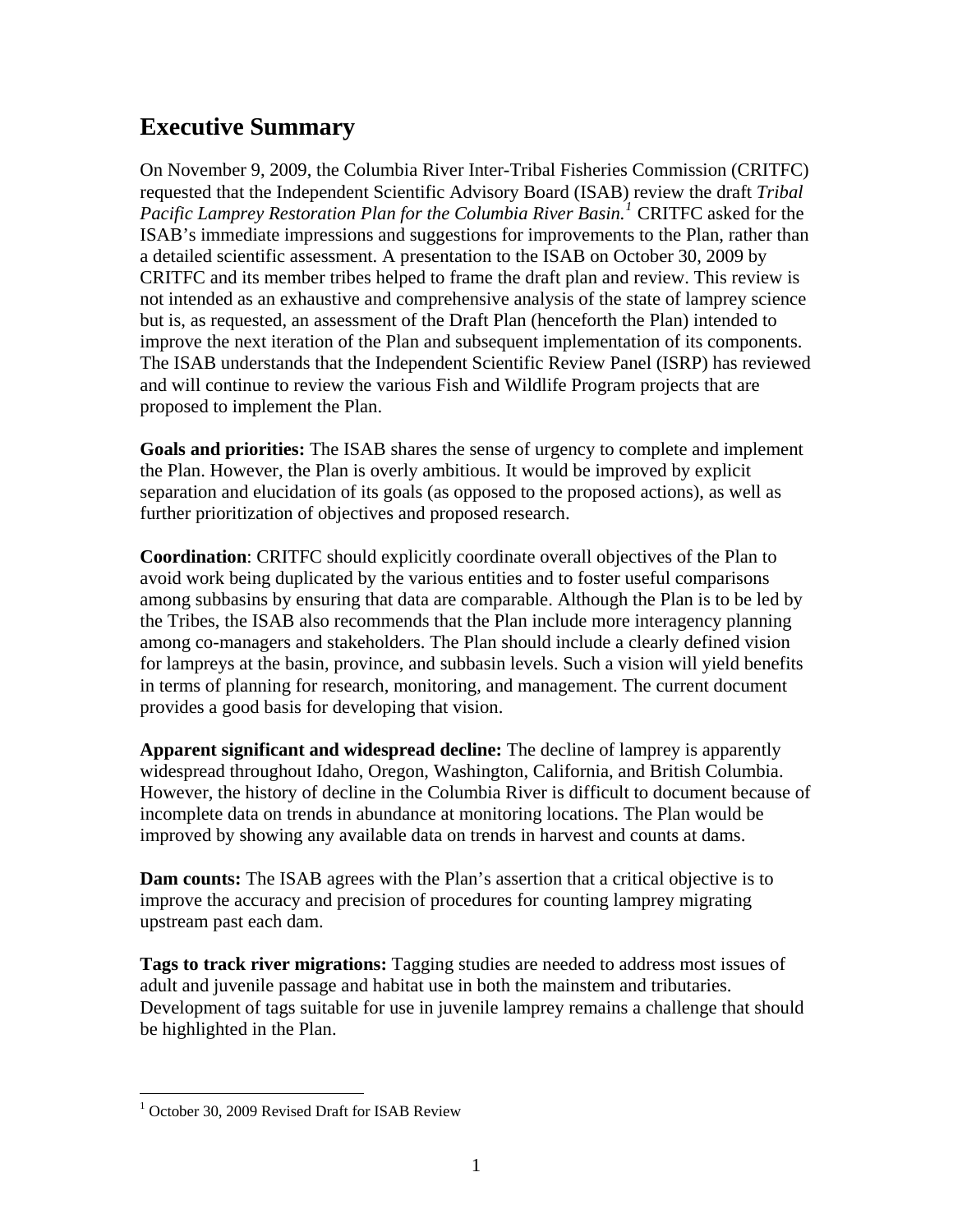**Limiting factors and monitoring:** The Plan's strong emphasis to improve knowledge of limiting factors and to refine methods for monitoring and evaluating status and distribution is appropriate. We agree that it is a priority on developing methods for sampling and obtaining data on lamprey habitat. Without this information, it will be difficult to design restoration efforts that will benefit lamprey. One major immediate restoration effort that appears justified by available information is the restoration of improved passage for adult lamprey. Dam passage has been clearly identified as a limiting factor for upstream migrating adults, and some technological improvements have already proven effective.

**Ocean tracking:** The Plan identifies estuary and ocean life history for Pacific lamprey as a critical uncertainty. The ISAB agrees that development of tagging systems to track juvenile lamprey in the estuary and near-ocean environment is an essential first step.

**Screen impingement and other barrier problems:** The ISAB agrees that impingement of juvenile lamprey on existing screens at dams and diversion structures is potentially an important source of mortality, as may be other barriers to movement. The scale of necessary retro-fitting will be so large, however, that until credible information exists on the utility of particular modifications, effort should probably be focused on pilot projects to test a variety of alternatives, rather than devoted to broad implementation of any one design for retrofits or replacements.

**Translocation:** Supplementation (including translocation and other aquaculture or hatchery-supported introductions) should be regarded as experimental and should proceed only with a clear experimental design and evaluation protocol. The genetic composition and ecological role of Pacific lamprey in specific subbasins are poorly understood; therefore, translocation experiments need to be guided by better knowledge of tributary-specific life history characteristics. Experiments must be accompanied by adaptive management on the basis of information from aggressive monitoring and evaluation.

**Contaminants:** In view of the freshwater life history of lamprey, and increasing concerns about the modern chemicals being discharged into the Columbia River Basin, the ISAB wishes to emphasize the potential implications of contaminants in lamprey both for lamprey restoration and human health. Contaminant studies must remain within the scope of this Plan, perhaps even figuring prominently, as these fish are subjected to considerable exposure. Lampreys have high lipid content which makes them particularly susceptible to contaminant uptake.

We first offer general comments and then provide specific comments on each section and major objective of the Plan.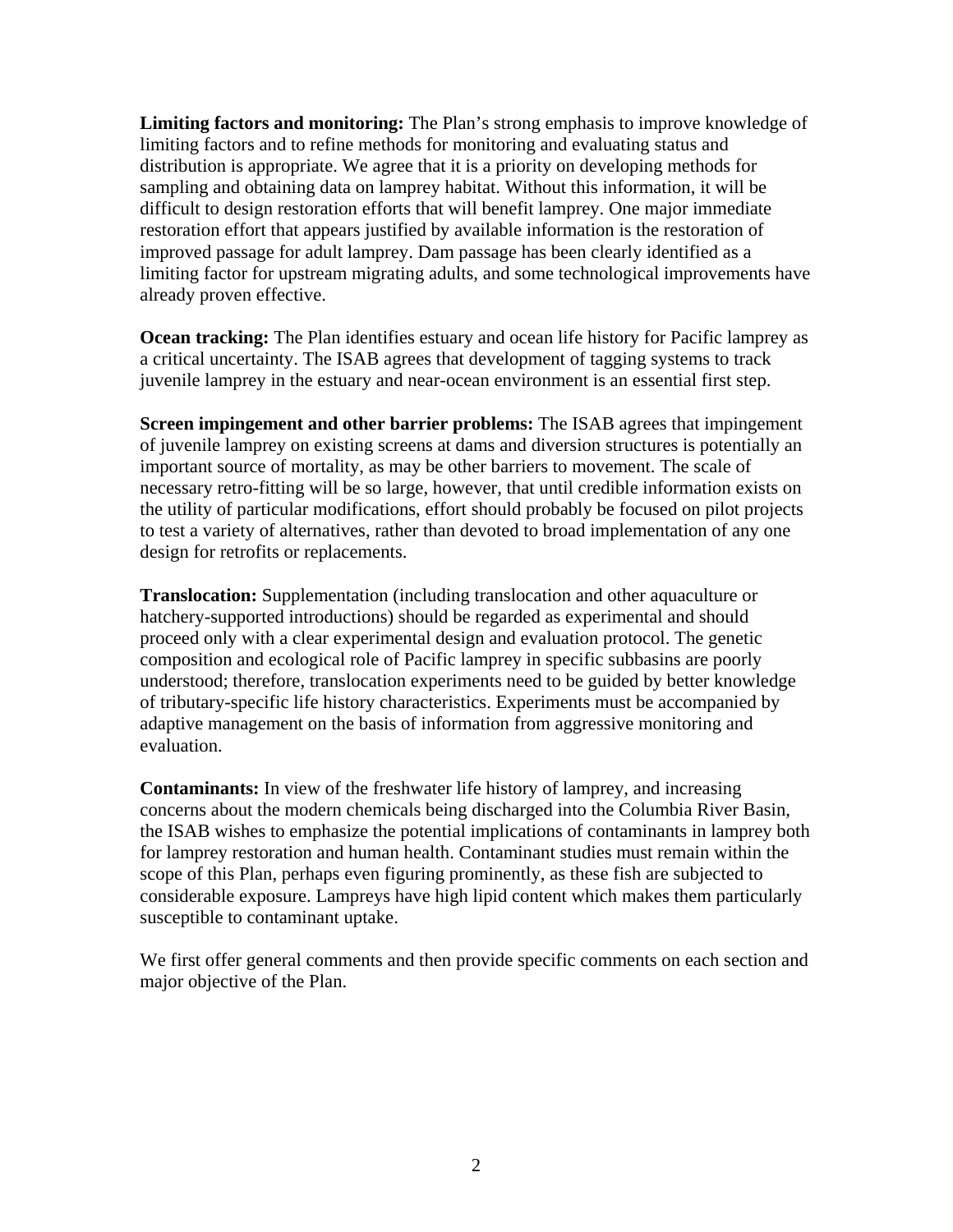# <span id="page-4-0"></span>**ISAB General Comments on Plan Objectives**

The ISAB found the research and restoration plan for Pacific lamprey (*Lampetra tridentata)* in the Columbia River Basin to be overly broad and ambitious, given the state of our current knowledge. The Plan would be improved by further prioritization of objectives and proposed research. The document would be more effective if reorganized with the science and factual background presented first. The legal and cultural rationale for restoration should be reduced to remove redundancy and presented in a titled section further back in the report.

The lack of consistent distinction between "objectives" and "actions" detracts from the clarity of the overall Plan, especially in the appendices. It is generally best to first present the objectives, which are basically what needs to be accomplished and why, before describing the actions needed to achieve those objectives. It is often effective to present the hierarchy of vision, goals, objectives, and sub-objectives.

CRITFC should think more broadly about the whole life cycle of Pacific lamprey and deal strategically with the plethora of possible problems and mechanisms that could affect lamprey survival. A major shortcoming is the lack of clear quantitative evidence for the decline in lamprey abundance, as this is the core problem to be resolved. The available data are limited, but existing data should be brought to bear. Additionally, other statements about the importance of lamprey should be substantiated. In general, broad statements need to be backed up with data (calculations or citations to publications). An example of this is (page 61): "Lamprey feed whole streams with their degrading carcasses …."

The Plan would benefit from prioritization of objectives, greater consideration of the need to continually evaluate progress, and modification or substitution of objectives as required. The ISAB agrees with CRITFC's prioritization of mainstem passage as an important issue but also recognizes that current understanding of the life history and population dynamics of Pacific lamprey is so incomplete that severe mortality during other phases of the life cycle may turn out to be as important as passage-related mortality.

# <span id="page-4-1"></span>**ISAB Comments on Specific Draft Plan Sections**

### <span id="page-4-2"></span>**Plan Introduction**

Including a Table of Contents would help readers follow the organization and navigate the document.

#### **Cultural and Institutional Context**

The ISAB recognizes the importance of Pacific lamprey in tribal customs and as a food source. Traditional ecological knowledge may help guide future research and studies, as mentioned in the Plan and as it did for Pacific lamprey studies in the Klamath River basin (Peterson 2006). Another aspect of the broader institutional and cultural context – the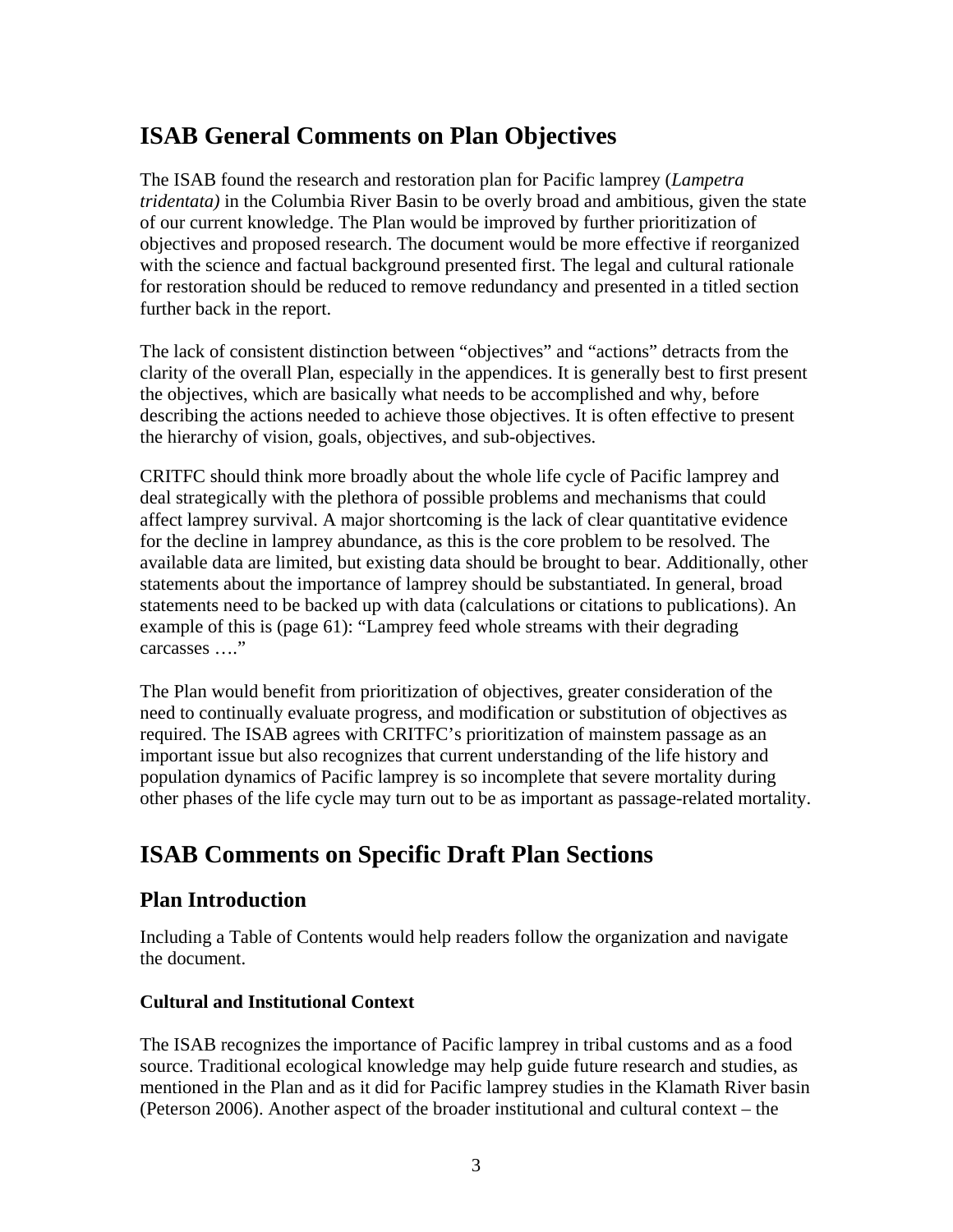negative image of lampreys held by the broader American public – is less articulated and could be addressed more effectively. It is unfortunate that, for many people, the lamprey's image is tainted by the deleterious effect of sea lamprey in the Great Lakes. Many people may incorrectly see the decline in lamprey abundance as a benefit to other species and society in general, rather than as a loss of ecosystem and cultural benefits. Attention to correct this broad negative societal bias should be given greater emphasis in the Plan. References and arguments against Pacific lamprey would be more effectively countered with scientific evidence. This approach could help garner additional support for Pacific lamprey studies and conservation. $<sup>2</sup>$ </sup>

#### **Life History of Pacific Lamprey**

The ISAB found the synopsis of life history information to be a good overview but notes that the synopsis could be improved with additional references. A more focused synthesis is required to develop a strategic approach. Recent information on the marine and estuarine life history phase in the north Pacific Ocean could be added (e.g., Pelenev et al. 2008; Orlov et al. 2008).

Unpublished information also could be gleaned from discussion with fisheries researchers working in the Columbia River Basin. Weitkamp (NOAA Fisheries, unpublished data cited with permission) reported a few Pacific and river lamprey are caught in purse seines during estuary surveys. Some of the fish species caught in the surveys have lamprey scars. Catches of Pacific lamprey in trawl surveys in the Columbia River plume are low and variable (Emmett, NOAA Fisheries unpublished data cited with permission). Biologists working in Intensively Monitored Watersheds might be a source of detailed information on freshwater phases of lamprey.

#### **Ecological Significance**

The Plan should consider whether marine-derived nutrients, carried in the bodies of spawning adults, might be important for in-stream productivity, as well as riparian plants. If spawning densities are sufficiently large, at least locally, then these nutrients are certainly used in interior ecosystems, as is the case for salmon-derived nutrients (see Naiman, et al. 2009). Based on historic spawning abundances, nutrient contents, and spawning locations, one could make rough evaluations of the potential nutrient contributions and compare them to other sources.

Another example of the ecosystem services that lamprey might provide is gravel cleaning while spawning. If there are data on that phenomenon, they should be mentioned.

#### **Historical abundance and status (and tribal harvest)**

The decline of lamprey is apparently widespread in Idaho, Oregon, Washington, California, and British Columbia ([ISAB 2008-5](http://www.nwcouncil.org/library/isab/isab2008-5.htm)), but the decrease in the Columbia River

<span id="page-5-0"></span><sup>1</sup> 2 See Scarnecchia, D.L. 1992. A reappraisal of gars and bowfins in fishery management. *Fisheries* 17(5):6-

<sup>12,</sup> for a short example of how to approach an image makeover for oft-maligned fish species.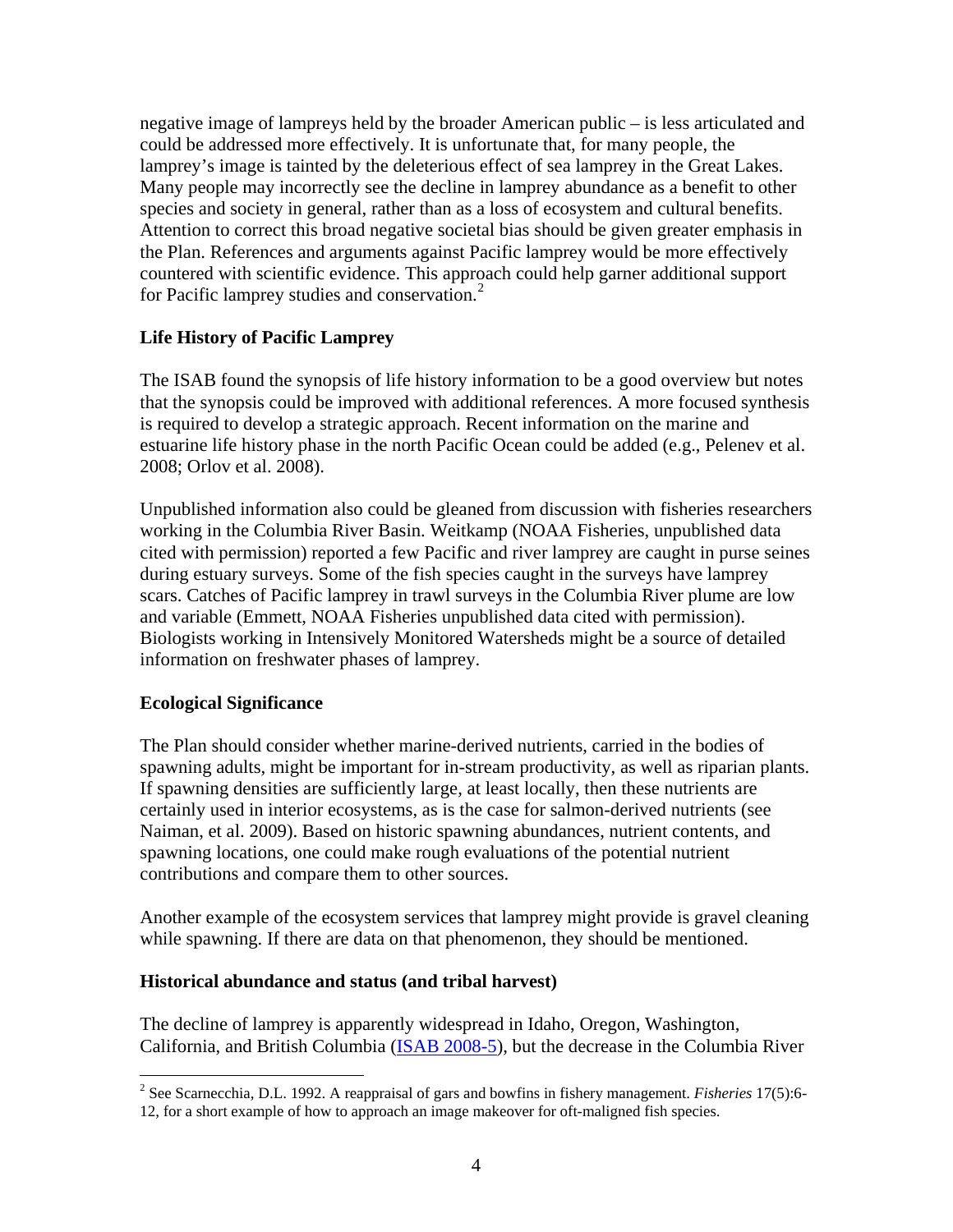is difficult to document since the times series of abundance are incomplete at several of the dams and other monitoring locations. The Plan would be improved by showing some of the plots from Kostow (2002; cited in the Plan), notably her Figure 30, which shows data from Bonneville Dam and lamprey harvest from the Willamette River. Although incomplete, these data might help to show harvest trends that presumably have followed adult abundance.

Although declines in lamprey in most regions of the Northwest are not generally in dispute, significant questions remain as to the exact causes of the declines in different locations. It would be useful to have as clear an idea as possible of the causes of declines in the various Columbia Basin provinces. A key problem is that there is a serious insufficiency of historical data on Pacific lamprey abundance in the Pacific Northwest. A review of the data presented in Kostow (2002; cited in the Plan) seems to clearly suggest that dams are the dominant factor in the decline of fish in the Snake and Upper Columbia, as well as in the Willamette River. It is less clear what has caused the declines in the lower Columbia River (below Bonneville Dam) and in some coastal streams and rivers. The inferences about declines in the lower Columbia are based on data from two different rivers over very different time periods (higher counts in Gnat Creek from 1956-62 and lower counts in the Scappoose River from 1999-2001, with no data in intervening years (Kostow 2002; her Figure 35 on Page 51). The spatial variation in lamprey abundance makes this comparison difficult to evaluate.

The extent of homing in Pacific lamprey will have an influence on the most appropriate courses of action for restoration. If they do not home, declines in some coastal areas and the lower Columbia may reflect the fact that fewer lamprey are being recruited into the whole region or watershed. Dams may be preventing adults from reaching spawning grounds, or the spawner-recruit relationship may be impaired by habitat conditions. These hypotheses need testing. We discuss the homing issue in detail below in the context of translocation and note that evidence may yet be produced that lamprey do show homing behavior.

Evidence that the overall decline in lamprey abundance is coast wide suggests that the cause is not specific to the Columbia River Basin and may not be entirely associated with the freshwater portion of their lifecycle. The Plan could be more compelling if CRITFC thoroughly addressed the extent and possible causes of declines up front. Besides a drastic decline at Winchester Dam on the Umpqua River in coastal Oregon between 1996 and 2001 (cited in Close et al. 2004; cited in the Plan), no other complete data on declines are presented. Lamprey abundance from the Umpqua River is still being monitored, so that data are a valuable out-of-basin reference. Pacific lamprey were once harvested in large numbers at Willamette Falls (see Kostow 2002, Fig 30; cited in the Plan). It is not clear if harvest data are available from other subbasins. It would be prudent to begin detailed monitoring of Pacific lamprey abundance at strategic locations as soon as practicable. Abundance data from the Willamette River would be particularly informative, as the Willamette is below major dams.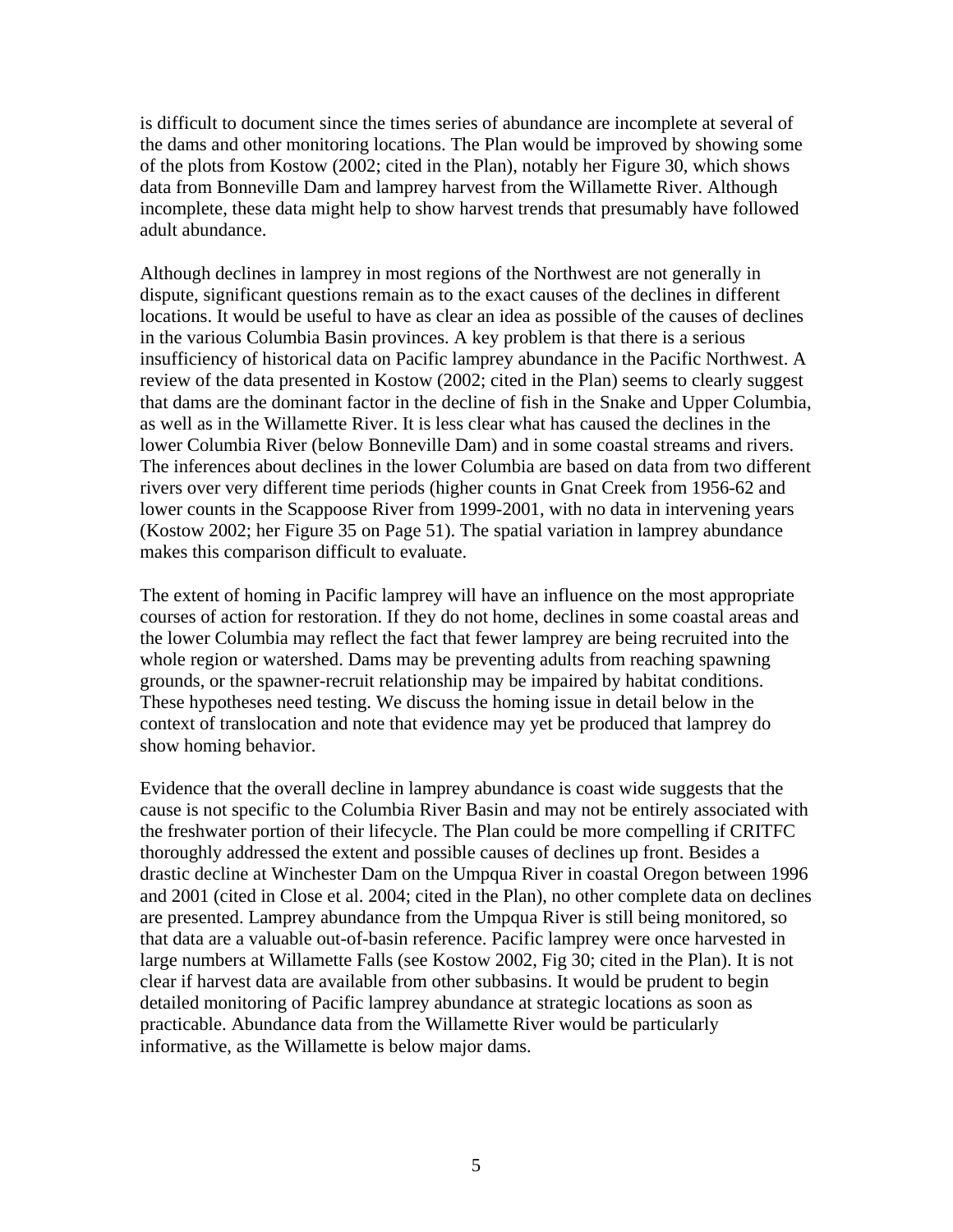## <span id="page-7-0"></span>**Objective 1: Improve Mainstem lamprey passage efficiency, survival and habitat**

• Sub-objective A: Adult Passage and Habitat

Much of the research to date has concentrated on identifying mechanical and hydraulic impediments to the passage of adult lamprey through fishways at mainstem Columbia hydropower dams. This work has led to practical and effective improvements in fishway design. Because improvement of dam passage has already proven effective, and is not dependent upon the development of new "breakthrough" technology, the Plan appropriately emphasizes continuing this work at other mainstem hydropower projects and implementing the findings of research to date. Improving the accuracy and precision of counting procedures for upstream migrants at each dam is also identified as a critical objective. The ISAB agrees with this conclusion.

Existing PIT-tag and radio-tag technologies, adapted from use with juvenile salmonids, have been used successfully to track adult lamprey during dam passage and after migrating into spawning streams. However, the effects of radio-tags on lamprey behavior, physiology, and survival have not been extensively studied. Such studies, which are not mentioned as an objective in the Plan, are important. Discovery of deleterious effects of tagging at a future time could weaken or invalidate conclusions based on earlier research and could be damaging to lamprey recovery. Laboratory studies can be valuable, but alone cannot establish whether tagged fish behave differently or survive at a lower rate than untagged fish. Well-planned field studies are necessary and should be undertaken as soon as possible.

The Plan addresses the setting of passage objectives and performance standards in several places. In the absence of information on what can practically be achieved, setting generic performance standards are a bit premature at this time. In particular, the application of salmonid performance standards to lamprey passage and survival rates seems unjustifiable. For example, it is stated (p. 26) that, "The range of system passage and survival [for adult lamprey] should be similar to that of steelhead," and (p. 44), "...some basin hydro projects have established passage survival goals for salmon fry as high as 98%. There is no reason not to expect the same for juvenile lamprey and adopt this rate as a goal and standard." In light of the very different biological characteristics of salmonids and lamprey, passage and survival performance standards for lamprey should be developed independently. One approach to setting goals for lamprey passage is to base them initially on performance levels shown already to be achievable (e.g., p. 26 of the Restoration Plan: "Identify and apply scheduled structural and operational improvements to achieve volitional adult passage standards approximating the best known achievable rates at Mainstem dams and reservoirs...."). They can be adjusted upward as we learn more and/or as needed.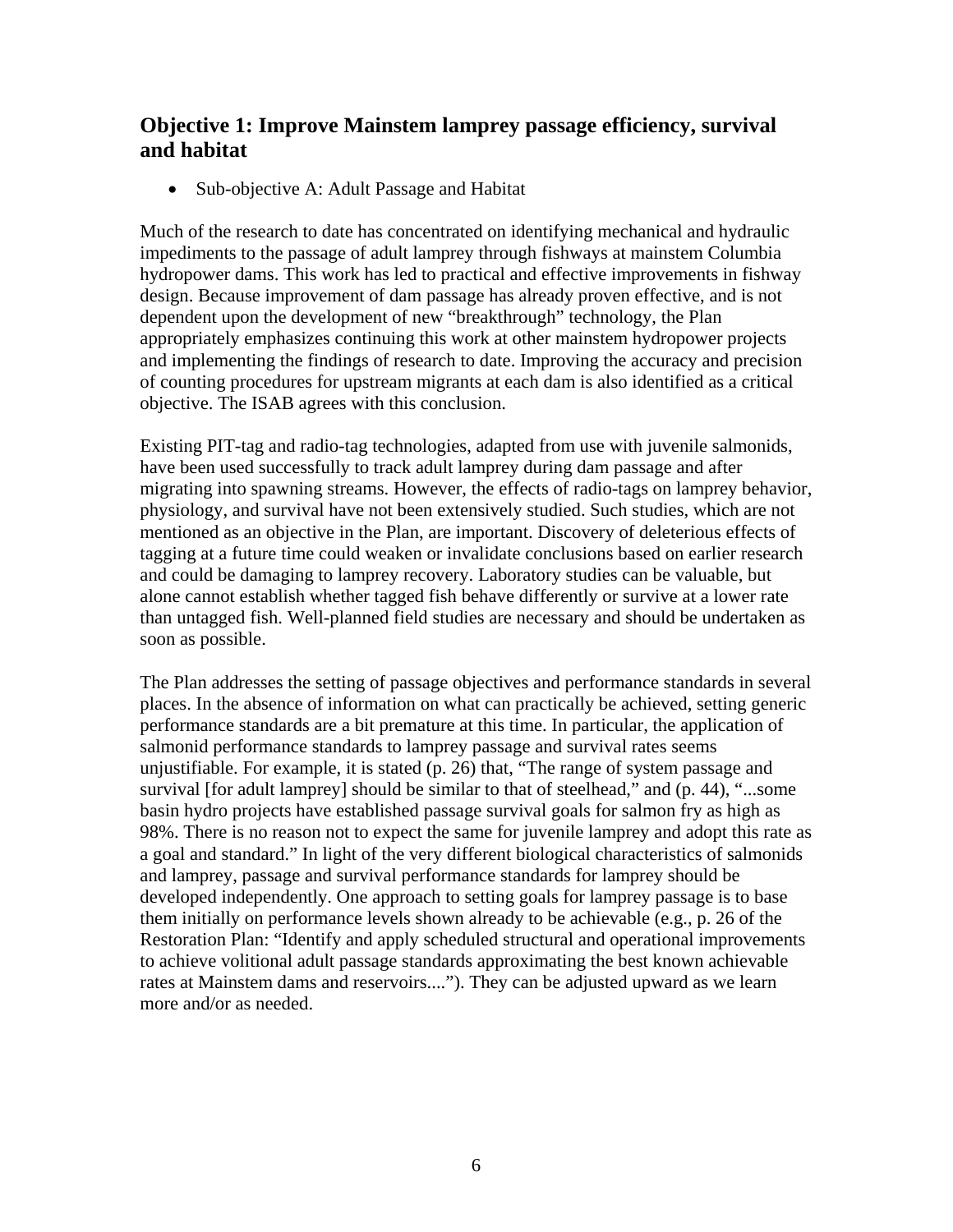Sub-objective B: Juvenile Passage and Habitat

Critically important questions about passage of juvenile lamprey through hydroelectric projects on the Columbia and Snake rivers cannot be addressed without tagging studies. The lack of a suitable internal tag for juvenile lamprey is a major impediment to research that might lead to improved dam-passage efficiency and survival for these animals. As noted in [ISRP/ISAB 2009-1](http://www.nwcouncil.org/library/isab/isabisrp2009-1.htm), because of this limitation, natural tags (genetic markers, otolith, and statolith), microstructure and microchemistry are the only feasible methods available at present for long term marking of juvenile lamprey. Genetic markers have been investigated (see below), but more work is urgently needed. The Plan summarizes some earlier work that found serious shortcomings with adaptation of existing (pre-2000) tag technology for use with juvenile lamprey and identifies the Juvenile Salmon Acoustic Telemetry System (JSATS) acoustic tag as the most promising candidate for future use. CRITFC may wish to refer to [ISRP/ISAB 2009-1,](http://www.nwcouncil.org/library/isab/isabisrp2009-1.htm) where acoustic tag technology and development for fish is discussed in some detail. Technological problems with tags for juvenile lamprey generally need to be overcome, as research has found that the risk of disease is increased by surgical implantation of PIT tags in juvenile lamprey (Mesa 2009).

Development of a suitable tag for juvenile lamprey should be given high priority. To be suitable, a tag should not significantly alter behavior or survival. Appropriately, this is the first action task listed in the Plan's Table 3, "Summary of juvenile passage and Mainstem habitat actions" (p. 47). Improved tagging technology is also necessary to achieve other activities listed in Table 3. In particular, the activity "Develop route-specific dam passage and survival estimates" will require the use of an improved tagging system. Another obstacle to this (and some other) actions is that, without the ability to rear large numbers of juvenile lamprey in hatcheries, relatively small numbers of experimental animals will be available. For these reasons, the performance schedules given in Table 3 for the various proposed actions are overly optimistic. The use of, "existing tagging technologies and other tools to determine dam impacts" can, on the other hand, be accomplished in the next few years, assuming the tag implanting problems can be overcome. Tagging studies should provide useful information on turbine and spillway survival rates.

Some work has been done at a few dams to quantify juvenile lamprey impingement on turbine intake screens, but little real progress has been made toward mitigating this mortality source. This is a daunting problem, because the turbine intake screening systems now in use were developed to divert juvenile salmonids from the intakes, and perform this function moderately well. Design of a system that would simultaneously protect juvenile salmonids and juvenile lamprey is an engineering design problem that could take years to solve. The proposed action to "remove or modify turbine intake screens that cause impingement" (McNary 2009; Snake River dams 2010) cannot be achieved within a short time frame (see also [ISAB 2008-5\)](http://www.nwcouncil.org/library/isab/isab2008-5.htm) and needs to be balanced against the requirement to protect ESA-listed juvenile salmon and steelhead. The effectiveness of surface bypass devices for passage of juvenile lamprey should be investigated.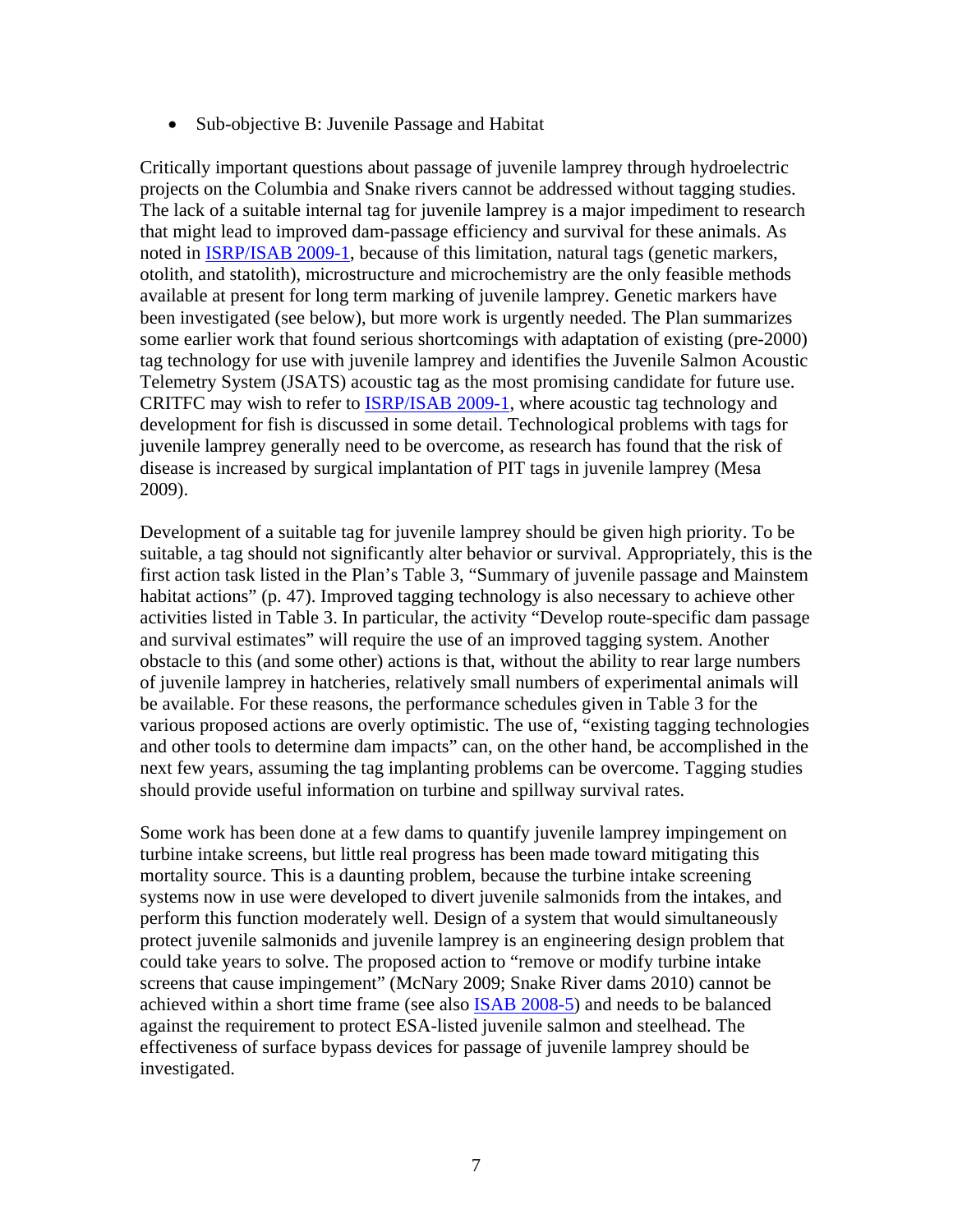Implementation of improved mainstem flow regimes is an action item in Summary Table 3 (and is discussed on p. 43). This action is scheduled for 2009-2018. Although several decades of research efforts have been undertaken to test the hypothesis that, augmented spring and summer flows improve the survival of migrating juvenile salmonids (with benefits shown for some stocks but not for others), no parallel studies have been done with juvenile lamprey. Therefore, it would be difficult at this time to argue for flow augmentation specifically for the benefit of migrating lamprey. Summer flow augmentation undertaken for the benefit of juvenile fall Chinook salmon may also, of course, benefit juvenile lamprey. Similarly, reduction of avian, piscine, and marine mammal predation on lamprey will continue to be a corollary benefit of existing programs to reduce predation on juvenile salmonids. The method used to estimate avian predation pressure on juvenile salmonids (recovery of PIT-tags from bird colonies) is not presently applicable to similar studies with juvenile lamprey. Large numbers of juveniles are unavailable for PIT-tagging, and we have already discussed the PIT tag implanting issue.

#### Specific Comments:

(1) On p. 19, paragraph 3 of the Restoration Plan, it is stated that: "[The ISAB]... Recommended passage standards and targets... (ISAB 1999; cited in the Plan). Among other things, the ISAB recommended against installation of extended length, fixed (not rotating) bar turbine screens at John Day Dam *because of* [italics added] the demonstrated impacts of the screens on juvenile lamprey." In the References, this ISAB 1999 report is cited as Report 99-5. The recommendation regarding the John Day screens was actually made in [ISAB 98-4](http://www.nwcouncil.org/library/isab/isab98-4.htm) and ISAB [99-4](http://www.nwcouncil.org/library/isab/isab99-4.htm) (the cited [ISAB Report 99-5](http://www.nwcouncil.org/library/isab/isab99-5.pdf) is a report on the "Lake Pend Oreille Kokanee Net Pen Alternative"). The ISAB did, for a variety of reasons, recommend against installation of new extended bar screens at John Day Dam, but not based primarily on concerns about lamprey, which were given a cursory mention.

(2) P. 42, paragraph 1. The description of the effect of bar-screen gap width on impingement of juvenile lamprey entering turbine gatewells should be clarified, given that smaller gaps are thought to be beneficial (see [ISAB 2008-5](http://www.nwcouncil.org/library/isab/isab2008-5.htm)). Two statements in this paragraph seem to be contradictory: (1) "as impingement persisted, recommendations were made to mitigate these impacts by reducing screen gap size from 3.175 to 1.75 mm..." and (2) "screens... had already been installed... with the smaller gaps that cause impingement."

#### <span id="page-9-0"></span>**Objective 2: Protect and restore tributary habitat and passage**

• Sub-objective A: Tributary Passage

Because juvenile lamprey rear in lower-elevation tributaries for 5 to 7 years, we can expect that survival will be strongly affected by water quality and habitat conditions. Unfortunately, no assessment of water quality, stream flow, and temperature problems in tributaries used by lamprey for spawning and rearing (other than in the context of translocation) is currently included in the Plan. It needs attention.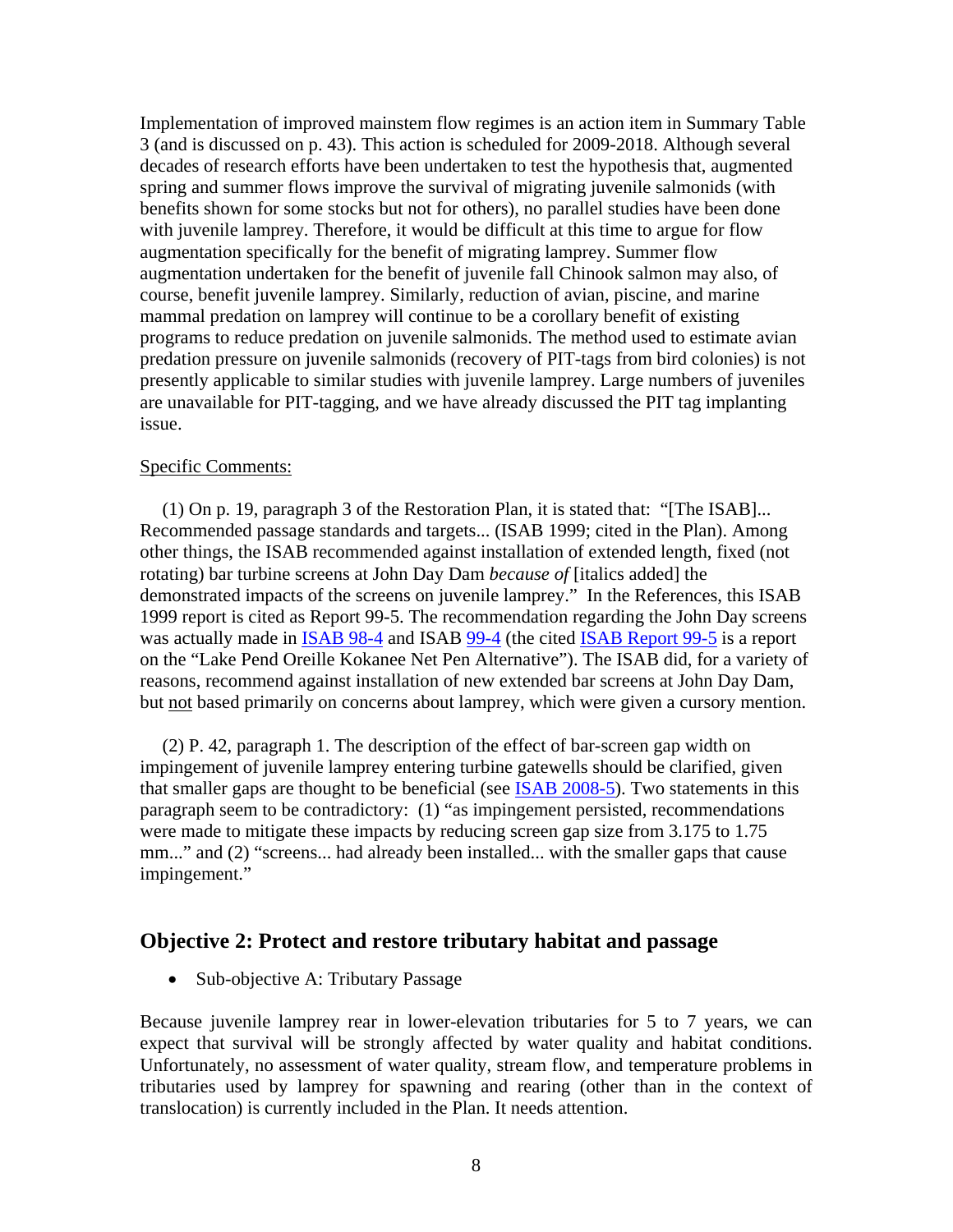The Plan provides some evidence that the irrigation diversion screens used extensively throughout the basin to minimize entrainment of juvenile salmonids are not effective for juvenile lamprey. Modification or replacement of those screens could be very important in minimizing losses and an anticipated inventory of the potential impacts could be useful in understanding the relative magnitude of the problem. It is not clear how important other barriers such as culverts in tributaries may be to movements of adults and juveniles, but presumably many of the issues for salmonids (e.g., flow, temperature, improperly designed culverts) could be relevant for lamprey as well. The Plan indicates that an inventory of potential problems was implemented in 2008 but does not refer to any results of that work. The removal of potential barriers could be justified where they are clearly impediments to movements of lamprey or other native species, but we believe priorities should focus on securing or expanding habitats that lamprey currently live in rather than on the creation or restoration of areas that have not supported lamprey in recent years. That objective can come later, as we learn more.

The activity, "assess impacts of irrigation screens and tributary blockages and make improvements", could provide significant benefits over a relatively short time frame. The engineering problems presented by the need to exclude juvenile lamprey as well as juvenile salmon from irrigation diversions should be tractable, and studies to evaluate the magnitude of the problem and develop new screen designs have already begun. We encourage a focus on screen development and demonstration of both salmon and lamprey passage effectiveness before a wide ranging program of retrofitting existing screens is undertaken.

• Sub-objective B: Tributary Habitat

The Plan proposes substantial work to restore habitat. The Tributary Action Plans summarize very general guidance by tribal areas and subbasins. The most specific guidance includes actions such as restoration of riparian vegetation and stream banks (Warm Springs); implementation of lamprey specific habitat restoration (Willamette); enhance stream and floodplain habitat throughout subbasins (Umatilla); assess habitat and restore target areas (Nez Perce); and implement and evaluate restoration projects with respect to changes in habitat characteristics, habitat use and productivity (Yakima). By far the most common direction is to improve knowledge by (1) identifying limiting factors, important habitat, and patterns of use and (2) by documenting and monitoring population distributions and abundances.

The similar and very general actions proposed in each tribal area and subbasin suggest that there remains no clear understanding of the most important limiting factors in habitat beyond obviously important barriers to migratory passage. There is undoubtedly important local knowledge of habitat characteristics that influence lamprey distribution and habitat use. For example, Hyatt et al., (2007; cited in the Plan) associated lamprey occurrence with lateral scour pools and watersheds with generally good or excellent habitat conditions. This association suggests that broad features of habitat that constrain salmonids, and tributary stream communities in general, also constrain lamprey. Until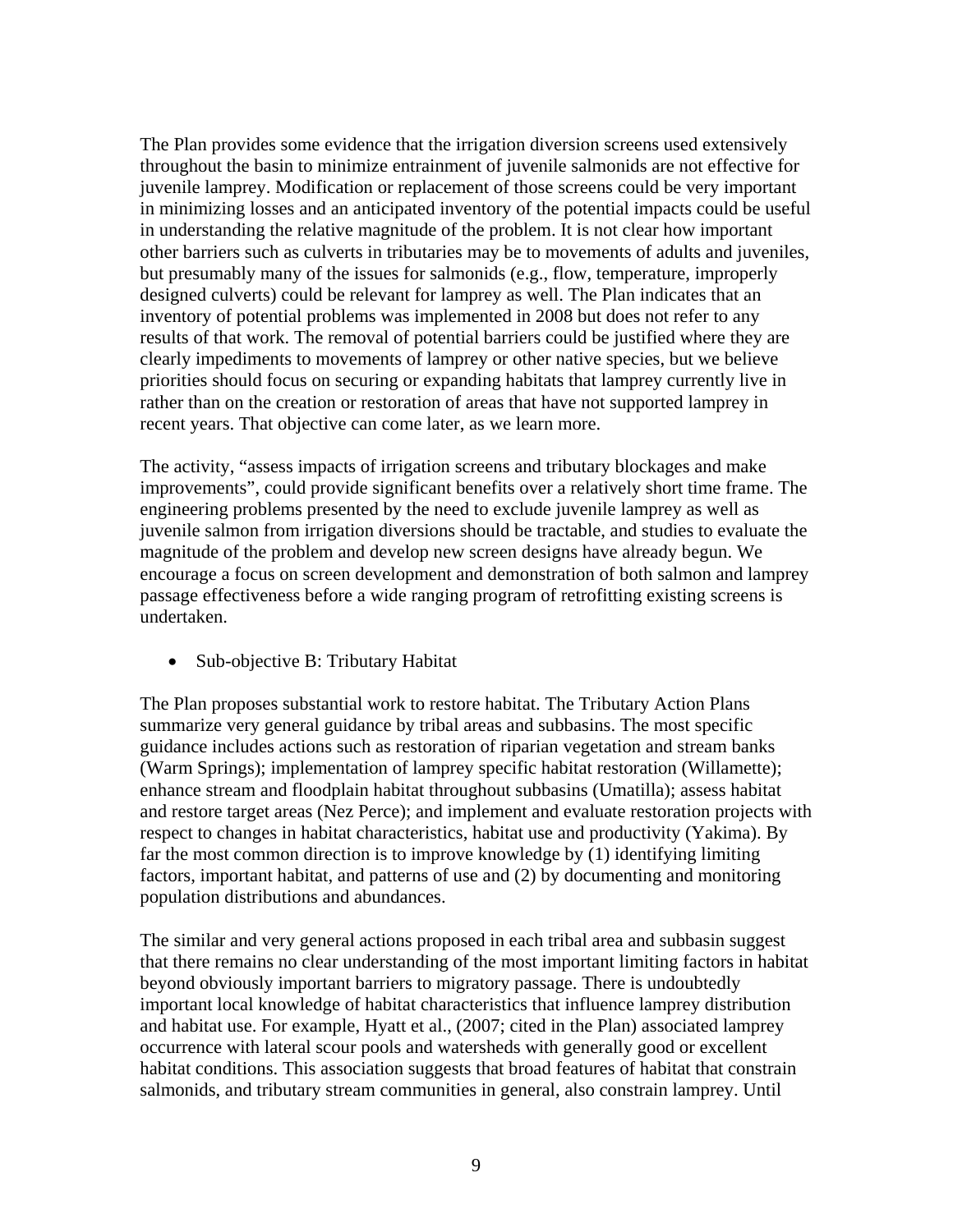more detailed information can be developed, the logical priority would be to focus on restoration activities already targeted for salmon and other species which overlap production areas also known to be important for lamprey, and to focus on restoration of watershed processes potentially benefiting whole communities. It would be useful to initiate some pilot habitat restoration work to refine or test specific hypotheses about lamprey habitat use and limitation.

The Plan's strong emphasis to develop better knowledge regarding limiting factors in tributary habitats and to refine methods for monitoring and evaluation of status and distribution is important, and these remain very challenging issues. We agree with recent ISRP reviews of proposed lamprey work in tributary habitats that the critical first step is development of effective sampling methods and sampling designs associated with specific questions about lamprey status, habitat use and long-term trends. Considerable effort has been devoted to sampling of lamprey throughout the basin. Hyatt et al. (2007; cited in the Plan), for example, summarize extensive electrofishing and some screw trap sampling in the Clearwater and Salmon River basins, for example. They also provide important information about the occurrence of lamprey at sampling sites replicated across time. Despite their acknowledgement that environmental variability makes the detection of any trends difficult they conclude that lamprey are extinct in some habitats. They fail to consider, however, the limitations of sampling efficiency and bias that are often problematic for rare or patchily distributed species, particularly across a substantial range in habitat characteristics such as stream-river size. Problems of strong variation in detection efficiency with stream size, discharge, temperature, and sampling methods could seriously limit the utility of such information.

A broad synthesis of tributary sampling results from various studies and a critical evaluation of the common or suspected limitations of ongoing sampling are not yet available. Mesa et al. (2007b, cited in the plan) propose to summarize existing data available across the basin and develop standardized sampling methods. A project like that proposed by Mesa et al., and the continuation of the Lamprey Technical Work Group, could provide an important mechanism for and coordination of a critical review.

Logical steps might include the following: (1) a synthesis and review of existing sampling methods focused on identifying or resolving critical uncertainties in sampling and methodological problems, this should include a critical evaluation of the efficiency and bias associated with traditional methods to help resolve where and when those methods can provide useful information; (2) a summary of all available occurrence information to explore broad patterns in distribution and develop new insights into important environmental gradients or habitat associations across a range of scales; (3) use of that information to refine monitoring and inventory, guide research into new methods, and focus hypotheses regarding habitat limitation for further research.

There are undoubtedly important opportunities for continued work on lamprey across each area and subbasin, but it may be particularly useful to focus development of methodology in one or a few areas where lamprey are still relatively abundant. It would make more sense to invest heavily in the development of methods, sampling design and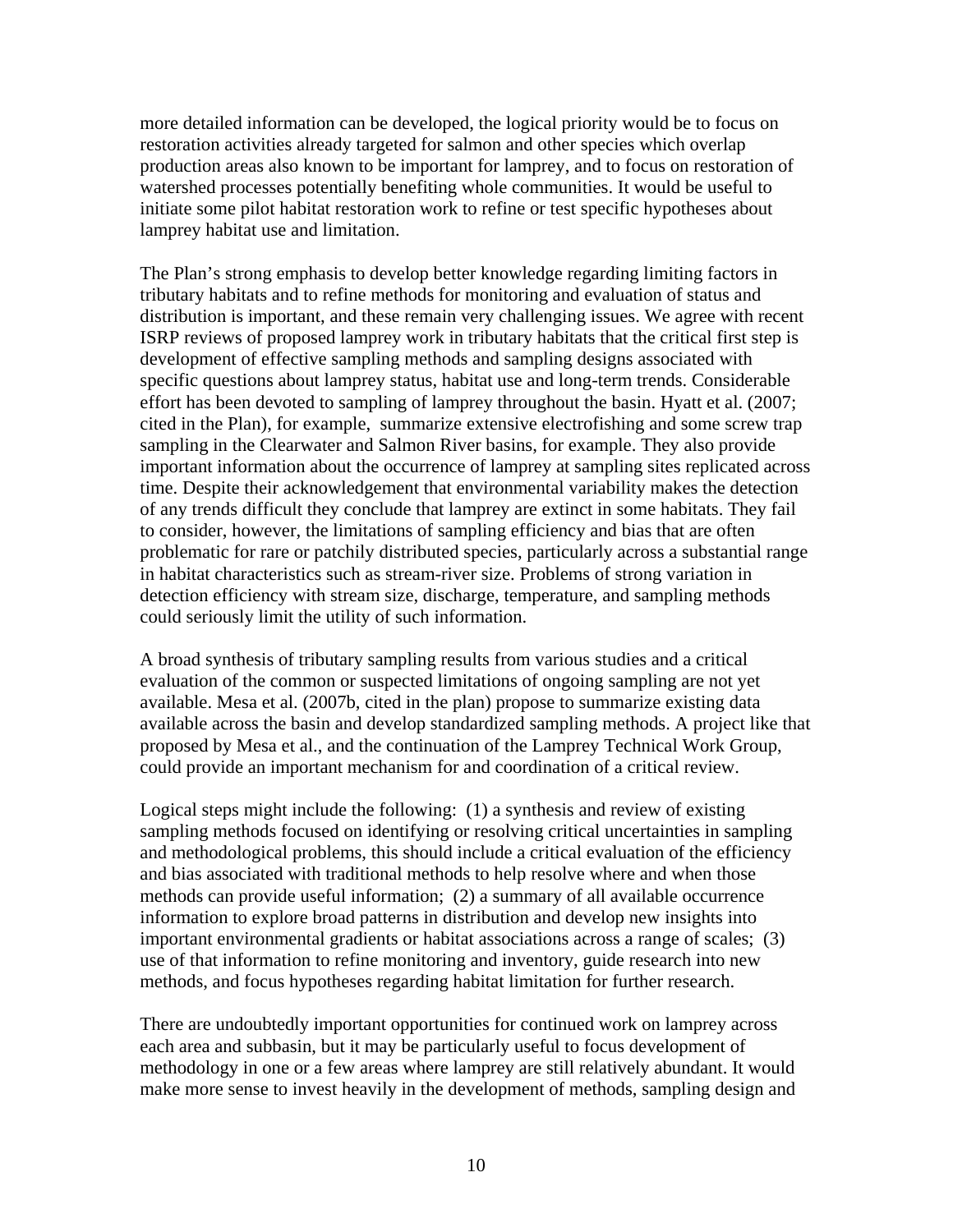effective inventory, and supportable fine- to broad-scale habitat association information, before investing in extensive restoration efforts (with the exception of passage restoration) specifically to benefit lamprey.

## <span id="page-12-0"></span>**Objective 3: Supplement lamprey by reintroducing and translocation in areas where they are severely depressed or extirpated**

Without a clear understanding of factors affecting the declines of lamprey, and no identification and implementation of actions to improve survival (i.e., improving conditions that lead to declines in the first place), it is difficult to see how translocation, per se, could be of great value in population recovery. Luzier et al. (2009) concluded, "whether or not adult Pacific lampreys home to their natal streams or are attracted by larval pheromones is unknown. The lack of this critical information makes translocation a potential threat to Pacific lamprey populations." Although some juvenile lamprey have been produced by translocation of spawning adults to a stream in the Umatilla Basin (Plan appendix page xi), results are preliminary and have not been published.

Since passage and dam-to-dam survival are viewed as the dominant issues, perhaps emphasis should be placed on them, rather than the translocation of fish to habitats above several dams. Even if the translocated adults spawn successfully, and even if the juveniles survive well in upstream habitats, they still have to migrate downstream and later upstream again as adults to contribute to population viability. Translocation might well improve viability at such (future) time as the passage problems have been surmounted.

We are still unclear whether or not lamprey exist as locally adapted stocks in the Columbia River Basin. Considering basic evolutionary biology, it is unlikely that there is *no* adaptively relevant biogeographic variation within a fish species occupying a dendritic habitat over the geographic scale of the Columbia River Basin. It is also unlikely that the species would have no ability to track its best environmental options. Adequate genetic markers would allow us to determine whether or not they do home on the natal location, given a choice. If upriver fish from different subbasins are genetically homogeneous, then selected translocation efforts, using known sources of migrants could be timely. On the other hand, if there really is genetic stock structure, then the dam passage issues should have precedence at this time. Lin et al. (2007, cited as in review on page 14 in the Plan, but now published, see Additional References, p. 19) indicates that there is, "no clear pattern of geographical structure within the Northwest" (based on genetic sampling which included the Columbia River Basin). George et al*.* (2009) recently provided a set of guidelines for propagation and translocation for conservation of freshwater fish. Pending greater clarity on this issue, however (and it needs a lot more work), it would be useful to compare these guidelines with the regionally established lamprey translocation guidelines mentioned in the Plan (page 51).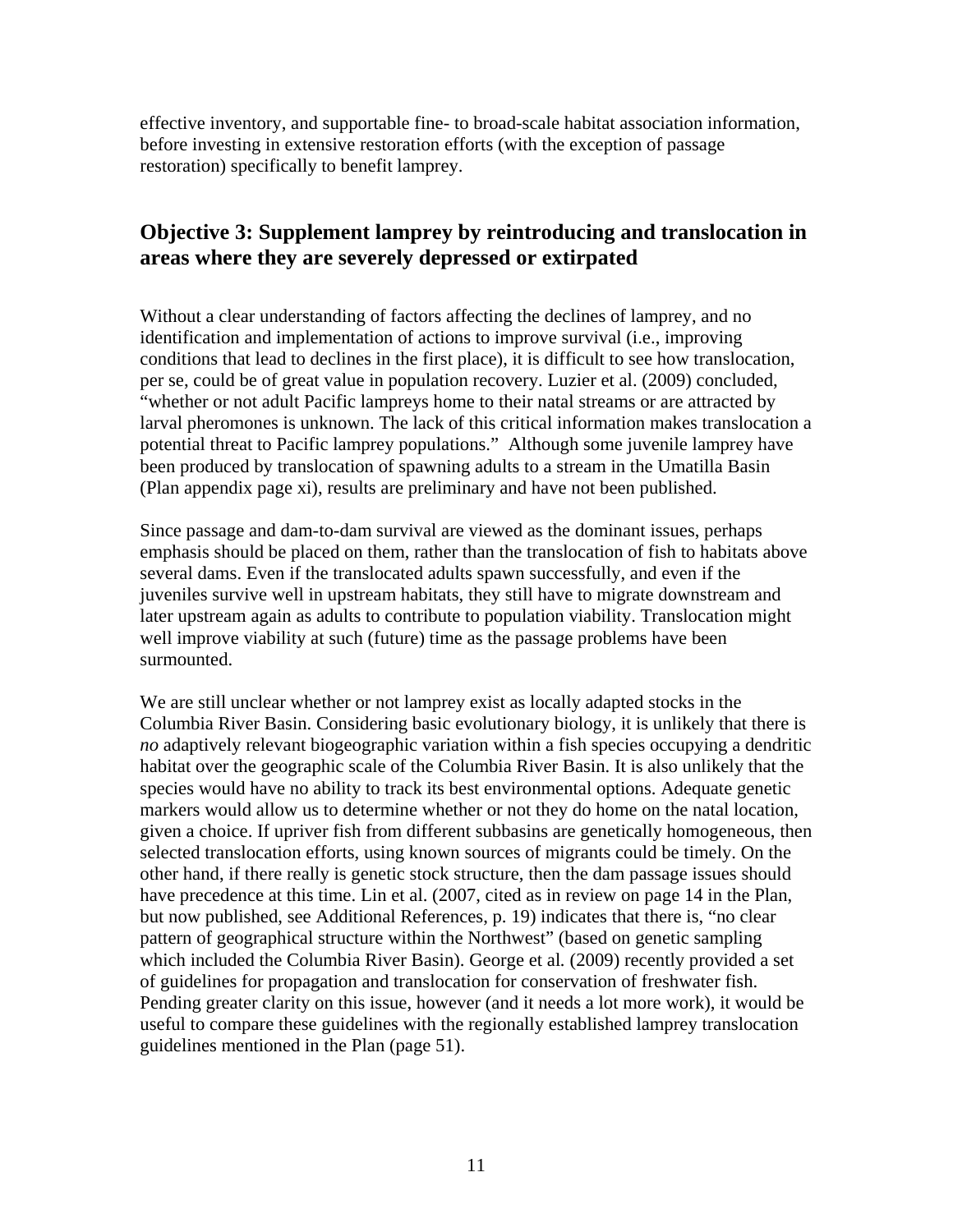For these reasons, and as noted in previous reports [\(ISAB 2003-3;](http://www.nwcouncil.org/library/isab/isab2003-3.htm) [ISRP/ISAB 2005-15;](http://www.nwcouncil.org/library/isrp/isrp2005-15.htm)  $I$  [ISRP 2000-4](http://www.nwcouncil.org/library/isrp/isrp2000-4.pdf)<sup>[3](#page-13-0)</sup>), the ISAB and ISRP have concluded that supplementation (including translocation or other aquaculture or hatchery introduction-type programs) should at this time be regarded only as experimental. They should be done with a clear experimental design and evaluation protocol using local populations. Although the first two reports mentioned above deal with salmon, many of the principles and issues discussed also apply to Pacific lamprey. Because the extent of homing, genetic structure, and ecological role of Pacific lamprey in specific subbasins are poorly understood, even experimental translocation efforts for this species need to be approached with caution. If experimental translocation/reintroduction activities are undertaken without essential supporting data, the Plan should provide much greater planning, monitoring, and evaluation of any such activities.

Should translocation experiments be conducted within the Plan, CRITFC should also integrate knowledge from recent studies on pheromones into the process. Although the authors identify the use of pheromones by lamprey in reaching spawning sites, they do not mention key references on the nature, usefulness, and potential of these pheromones. In particular, the work of P. W. Sorensen at the University of Minnesota seems relevant and worth reviewing carefully but is not indicated in the Plan. Fine et al. (2004) identified a migratory pheromone that was partially composed of bile acids. They concluded that, "production and release of PS (petromyzonol sulfate) and ACA (allo-cholic acid) by larval sea lamprey is not a specialized trait (i.e., not unique to that species), but rather one common to many, and perhaps all, members of the family Petromyzontidae" (pp 2104- 2105). Sorensen et al. (2005) followed this work and concluded that stream-dwelling sea lamprey larval release a, "multicomponent steroidal pheromone (PS being one component) that, 'guides adults to spawning streams.'" (p. 1).

It would be useful if the two proposed translocation programs outlined (Nez Perce and Umatilla) indicated how this pheromone work might be used in translocation and reintroduction decisions. For example, it may be possible to use such pheromones to attract and direct pre-spawning fish to streams, habitats within streams, or areas of defined high quality spawning/rearing habitat. A relevant question then would become how to assess and identify "good" spawning and rearing habitats in basins where lamprey no longer exist. Regional lamprey researchers have had limited success investigating pheromones to guide adult lamprey into passage structures at dams, but so far the work has been in the laboratory, and Moser (2009) states that much work is required before the technology is ready for field implementation.

It might also be worth finding out whether such a sea lamprey pheromone is available in sufficient quantities to be practically useful for restoration of Pacific lamprey. For example, are such pheromones manufactured, synthesized, or produced from sea lamprey, and is it economical to do so?

FY 2007-09 – [www.cbfwa.org/solicitation/components/forms/Proposal.cfm?PropID=815;](http://www.cbfwa.org/solicitation/components/forms/Proposal.cfm?PropID=815) FY 2002 – [www.cbfwa.org/FWProgram/ResultProposal.cfm?PPID=CP2002199402600](http://www.cbfwa.org/FWProgram/ResultProposal.cfm?PPID=CP2002199402600)

 $\overline{a}$ 

<span id="page-13-0"></span><sup>&</sup>lt;sup>3</sup> Also see the Confederated Tribes of Umatilla Indian Reservation's Pacific Lamprey Research and Restoration project (199402600):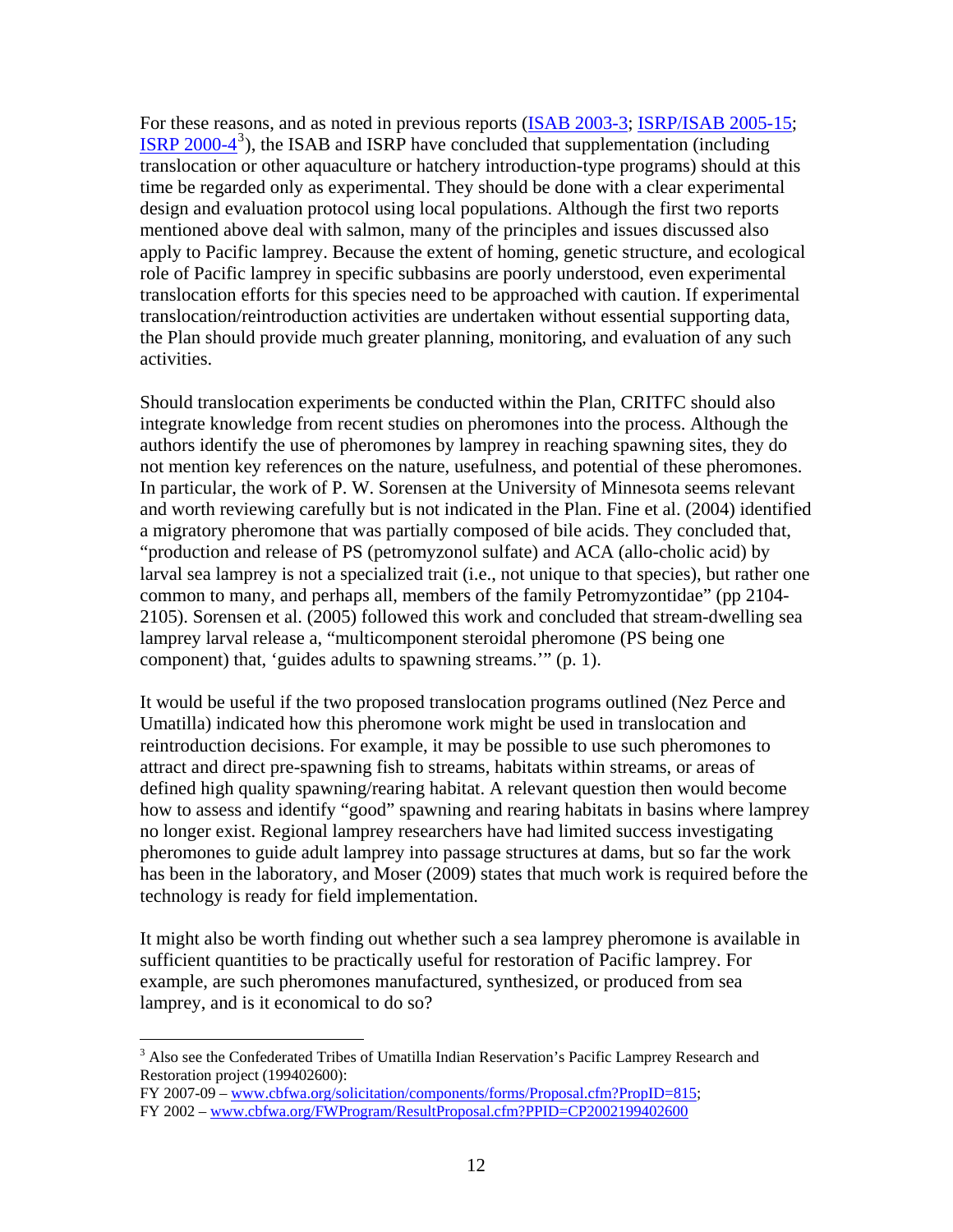Page 49: The text beginning with "Cummings (2007)" et seq. appears twice on that page.

#### <span id="page-14-0"></span>**Objective 4: Status Monitoring and Research**

• Sub-objective A: Status Monitoring

Focused M&E is required to address key uncertainties and needs to be coordinated with any initial actions. This will require a carefully targeted set of initial and long-term objectives, along with a clear evaluation plan. The ISAB strongly supports the incorporation of an adaptive management framework into the Plan (p. 56).

The ISAB recommends, as a reference, Luzier et al. (2009) (Proceedings of the Pacific Lamprey Conservation Initiative Work Session). This was a conference convened to "bring managers and scientists with various skills together to facilitate communication on the current status and ongoing efforts to conserve Pacific lamprey… and to begin development of a collaborative, range-wide Conservation Plan." Neither the workshop outcomes nor RM&E needs identified at that workshop seem to be included in the Plan. The workshop report is not referenced in the Plan, but the report is a valuable source document for ideas and for justifying suggested RM&E in it. Research needs are listed on page 12 of Luzier et al. (2009).

The ISAB agrees that research, monitoring, and evaluation are in the early stages of development for Pacific lamprey in the Columbia Basin. This realization provides an opportunity to learn from lessons taught by years of salmonid RM&E efforts. For example, the lamprey groups in the Basin need to coordinate their research and monitoring more effectively, much as have been done for salmonids and sturgeon.

A primary need is for more effective methods of trapping downstream migrants. It could be very useful to work closely with manufacturers to try to improve the design of the screw traps to retain lamprey ammocoetes and macrophthalmia. Screw traps are believed to be less damaging than electrofishing for other species, and that may well be the case for lamprey. More meaningful tributary sampling and monitoring should be possible once trap retention is improved. Monitoring effort in the lower Columbia River and Estuary might be increased by capitalizing on trawl surveys for PIT-tagged salmon – Beamish and Levings (1991; cited in the Plan) used 3 mm codend mesh in trawl surveys on the lower Fraser River. The method seemed to be effective for juvenile lamprey. If the salmon trawl cannot be used as it is, a small mesh "trouser" could be added to the codend.

The validation and verification of statoliths, or other aging methods, should also be considered a high priority. It does not appear that much has been done with statoliths in the Columbia River Basin, although Meeuwig and Bayer (2005) have provided a good start with their work on larval lamprey from the river. A good source in the Great Lakes for age determination efforts in sea lampreys is [www.glfc.int/research/scr.php](http://www.glfc.int/research/scr.php). There is a list of papers at that site related to age estimation methods. Age determination methods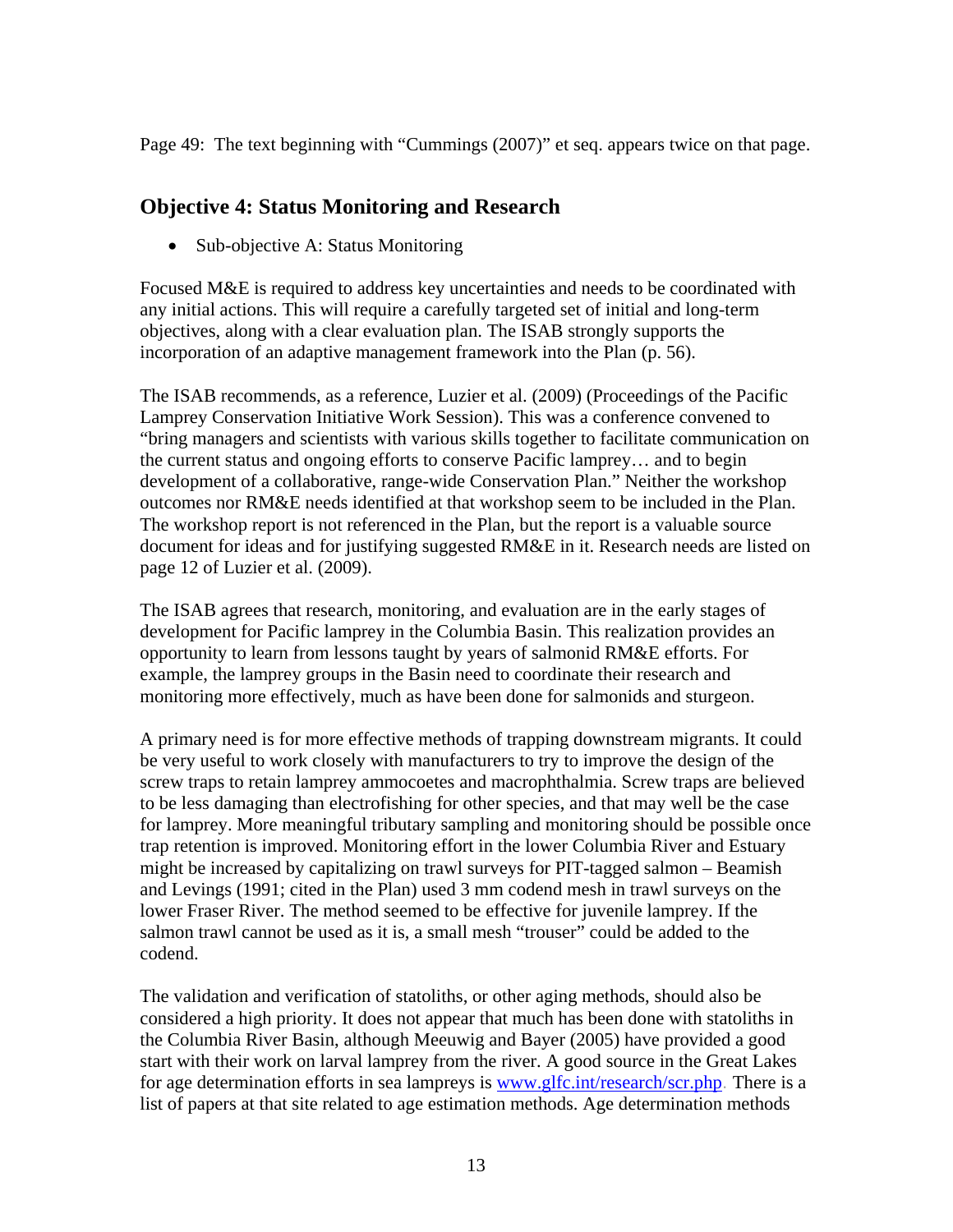for Pacific lampreys developed by Beamish, as well as other relevant life history information are available at this site: [www.criticalimprov.com/index.php/gir/article/viewArticle/61/127](http://www.criticalimprov.com/index.php/gir/article/viewArticle/61/127).

Protocols for sampling juvenile lampreys in streams should consider the use of the EMAP protocols for stream surveys ([ISRP 2009-45\)](http://www.nwcouncil.org/library/isrp/isrp2009-45.htm) as well as the sampling efficiencies and potential for bias across methods and environmental gradients.

Cowx et al. (2009) present a possible scheme for setting abundance performance standards for lamprey conservation projects. They also present a large scale quadrat sampling method if electrofishing is to be used for enumerating juvenile lamprey.

The Plan proposes to build a data management system to make all key monitoring data on the health, abundance and distribution of lamprey populations compatible, regardless of origin. Collaboration with all cooperating tribes and agencies is envisioned, but no details are provided to suggest how this will be accomplished. The ISAB suggests that lamprey data management systems take advantage of current data management systems in the region, whenever possible, to make the lamprey system as effective and efficient as possible.

• Sub-objective B: Research

It will be critical to evaluate the contaminant loads of Pacific lamprey at various life stages as well as at various locations in the Columbia River Basin. Due to their usually high fat content and their modes of feeding, there is a strong possibility that they may bioaccumulate contaminants to a greater degree than other fish species. Additional suggestions for this high priority research area are given below.

The Plan calls for research into the genetic makeup of Pacific lamprey, with a goal of maintaining genetic integrity of the populations. The ISAB strongly agrees with this recommendation in principle. However, the Plan does not provide enough details concerning methods to be used, sample size considerations, and spatial distribution of efforts to allow an effective evaluation at this time.

The ISAB is concerned that the narrative in the Plan suggests a commitment to an aquaculture facility. A research focus to develop technology for establishment of a lamprey aquaculture facility seems premature. There are too many unknowns to actively pursue an aquaculture facility at this time. Other priorities are more pressing.

The Plan calls for investigation of estuary and ocean life history for Pacific lamprey, to shed some badly needed light on a critical uncertainty with respect to restoration. The ISAB agrees that development of tagging systems to track juvenile lamprey in the estuary and near ocean environment are essential, but not enough details are provided in the Plan to evaluate the scientific merit of this particular investigation.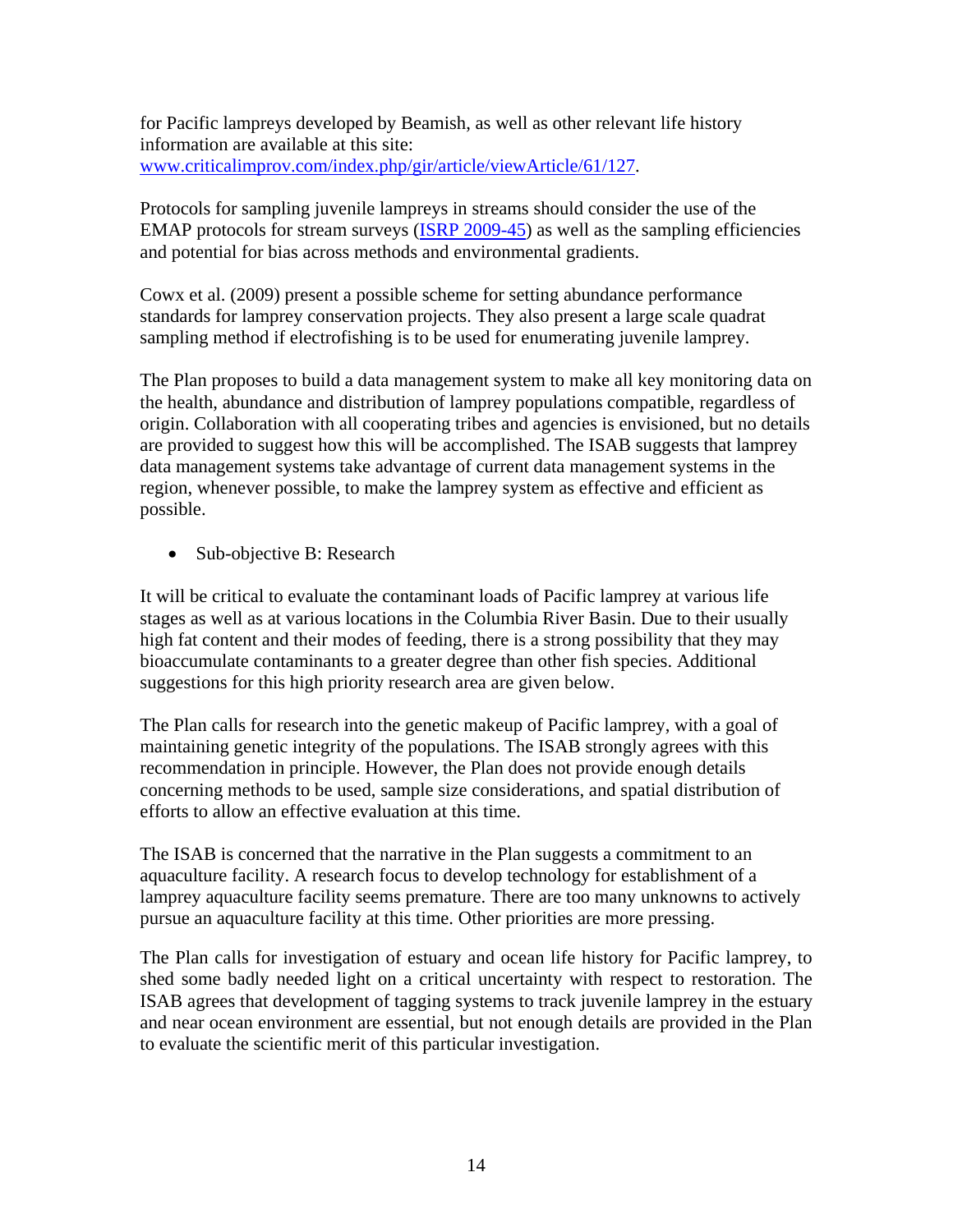Comparative studies are needed to help interpret the lamprey population data. Such an approach could strengthen the interpretation of the limited data on Pacific lamprey and might help to better reveal and justify good initial steps in a restoration plan.

Anadromous river lamprey (*Lampetra ayresi*) are also found in the Columbia River system. What is known about their status, compared with that of Pacific lamprey? They are found in the plume. Also, are brook lamprey (*Lampetra richardsoni*), a nonanadromous species, declining too? As mentioned in a presentation to the ISAB by CRITFC, the ammocoetes of all three species are difficult to distinguish, indicating an urgent need to develop genetic methods such as bar coding as an alternative to standard taxonomic procedures. Within each species, it may also be possible to find genetic markers that will allow identification of stock and geographic differences.

Can we identify ocean versus freshwater factors affecting abundance of lamprey? There are no good time series of data (as far as is known) on ocean catches. However, the spawning biomass of one of their primary host fishes, Pacific hake, has declined since the 1970s and 1980s, and interestingly had a minor peak in 2002-2006, some of the same years in which counts of lamprey increased at Bonneville. How important is availability of marine hosts to adult run sizes? Recent papers describing lamprey bites on salmon in the Columbia River estuary, the north Pacific Ocean, and the distribution of lamprey around the North Pacific (including off the Oregon coast) may be informative (Pelenev et al. 2008; Orlov et al. 2008; Weitkamp; cited above).

The marine phase is a major portion of the Pacific lamprey's life history, and the only phase shared by many of the apparently declining populations in the Pacific Northwest. Are these trends in abundances related to ocean conditions and prey availability? For example, it is suggestive that dam counts of lamprey in the Columbia River and at Winchester, the only mainstem dam on the Umpqua River, (Geyer, 2003; Fig 3-12), were high in the 1960s and early 1970s, a period of relatively cool and productive ocean conditions, and lower in more recent years. What are the ages and sizes of returning adults? Are there diseases, parasites or contaminants that could be affecting ocean or freshwater survival?

Predation in the ocean and estuaries may also be a factor for long term lamprey declines and warrants further investigation. Lamprey have been reported by Stansell et al. (2009) to be the second most common prey in California Sea lions at the Bonneville dam tailrace. Roffe (1980) found that lamprey was the most common prey in the diets of both California sea lions and harbor seals in the Rogue River and estuary. It is worth noting that the populations of sea lions and harbor seals in the Columbia River estuary have increased significantly in the past 30 years (NOAA, 1997; ISAB in preparation).

Habitat preferences in fresh water require more study. Abundance and distribution of juvenile lamprey in reservoirs should be investigated, although this may require specialized sampling gear. Stream mouths might be good locations to sample. Increased reservoir (and river) temperatures, owing to climate change, could affect growth and survival of the juvenile forms, as well as the maturation rate of adult lampreys.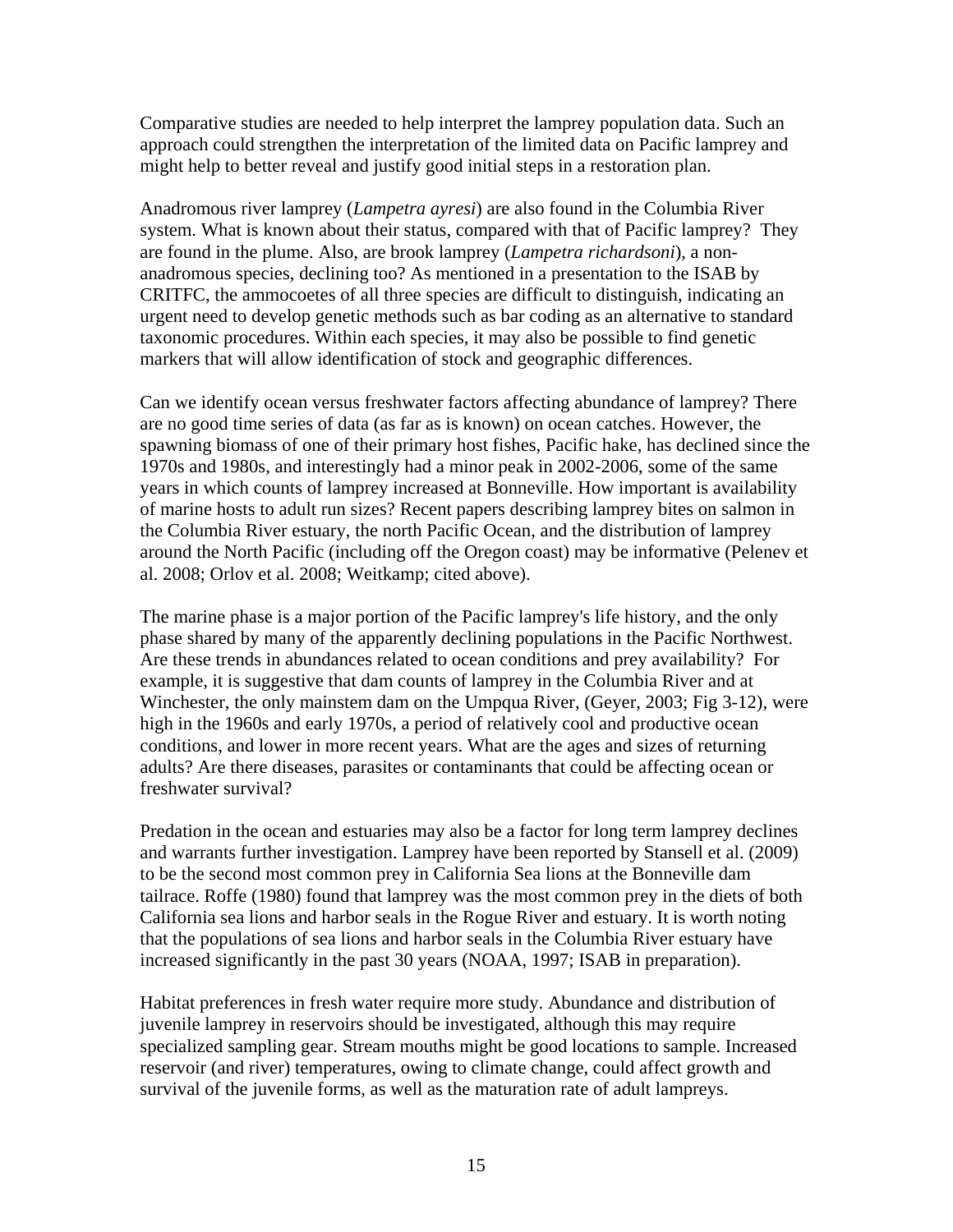## <span id="page-17-0"></span>**Objective 5: Public Education**

The Plan lacks sufficient indication of specific actions to achieve Objective 5. This objective is to establish coordinated public education and other outreach programs to communicate and establish: (1) an awareness of the importance of the Pacific lamprey and their current status; (2) the need to implement action in this plan to restore them throughout the Columbia River Basin; and (3) the consequence of failing to act.

See other comments under Cultural Context.

## <span id="page-17-1"></span>**Objective 6: Evaluate and Reduce Contaminant Accumulation in Lamprey**

In view of the freshwater life history of lamprey, and increasing concerns about the modern chemicals and emerging contaminants being discharged into the Columbia River Basin, the ISAB wishes to emphasize the potential implications of contaminants in lamprey both for lamprey restoration and human health. Contaminant studies must be within the scope of this investigation as the fish are subjected to considerable exposure in their rearing habitats. The analyses of a few adult lampreys and eggs from ovaries for a series of contaminants will provide some information on contaminants arriving from the ocean. Then, evaluating ammocoetes of various sizes for selected contaminant residues, and brain cholinesterase activity (for the cholinesterase inhibiting contaminants) will quickly provide a measure of exposure. The brain studies will need control (reference) values from an uncontaminated location for comparisons. (See also [ISRP 2009-45](http://www.nwcouncil.org/library/isrp/isrp2009-45.htm)). These studies may require (and could profit from) partnering with aquatic toxicology scientists at USGS, NOAA, or EPA. The recent article on contaminants in European eels (Geeraerts and Belpaire 2009) is also informative for a glimpse of potential problems for lamprey, although we acknowledge the significant differences between Pacific lamprey and European eel.

Additionally, efforts should be made to determine contaminant loads associated with the habitats of juveniles. The Pacific lamprey has the potential to become an "early warning" for alerting the public to the dangers of toxins in the environments, especially those toxins that are lipophilic. The contaminant evaluations being conducted at present will be critical in setting the monitoring and research agenda on this subject for the near future.

#### <span id="page-17-2"></span>**Plan References**

The references need to be checked thoroughly to improve the scientific credibility of the Plan. Some are cited but not referenced fully (e.g., ISAB 2008). In all cases, a source (e.g., publisher location and/or website) needs to be provided. If a paper mentioned as "in press" or "in review" is now available, a full citation should be given.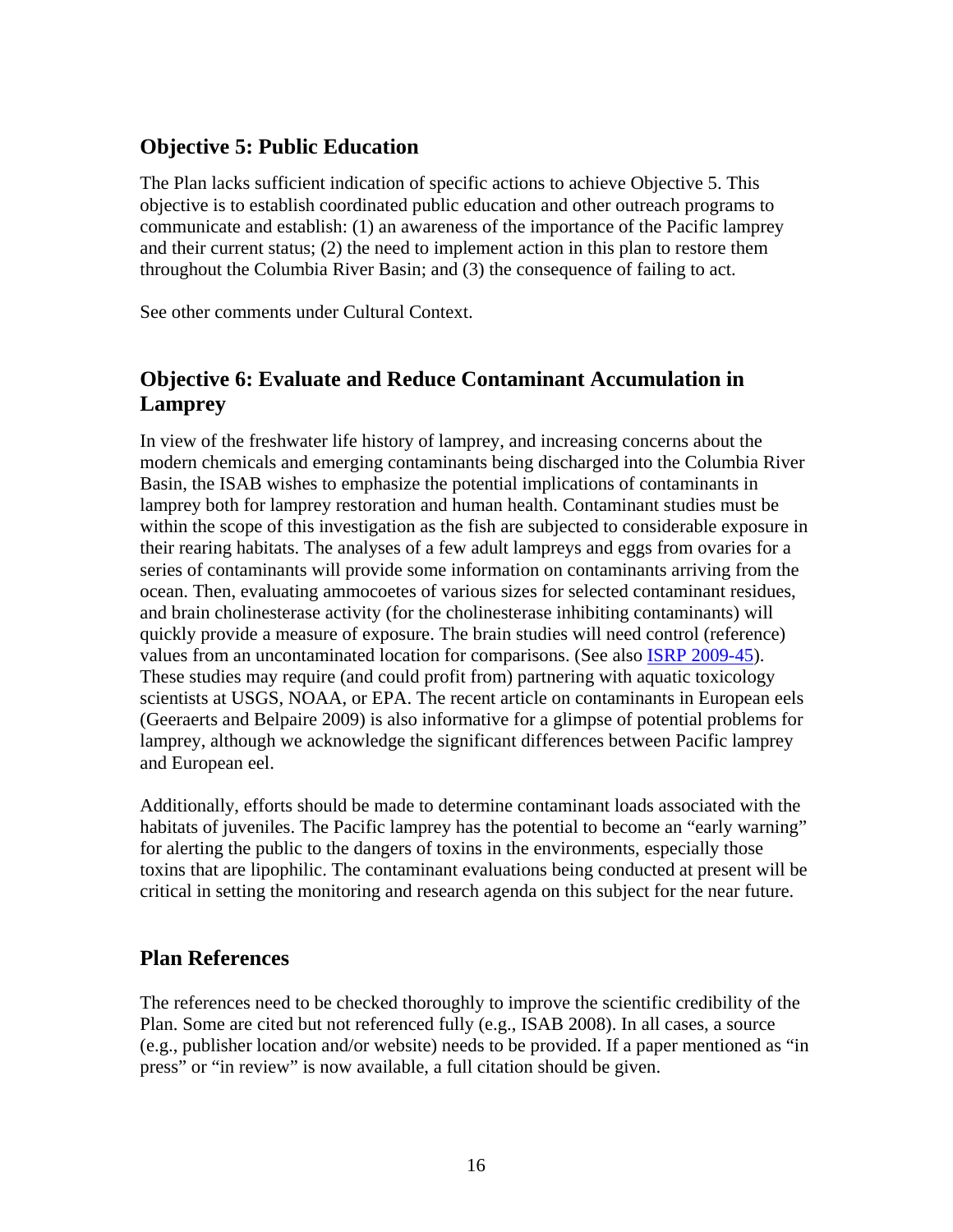### <span id="page-18-0"></span>**Plan Appendix - Tribal Action Plans**

Warm Springs Tribes' Tributary Action Plans

The words "goal", "objective", and "action" are not used consistently within this section or the appendix generally. Although a semantic issue, it contributes to confusion and undermines strategic thinking about the problem (see overall comments). For example, seven "actions" are listed as needed in the Willamette Basin, but the first ("sustainable harvestable levels") is not an action, and some of the others seem more like objectives. Six "goals" are listed in the next section (Deschutes River) and a number of "objectives" are listed separately in the following sections (John Day, Hood River and Fifteen mile Creek). Why these lists should be so different among subbasins (disregarding for the moment whether the items listed are called objectives or actions) is unexplained and confusing. It seems better to first describe the overall strategy that applies to all the subbasins, and then to explain any differences among subbasins, either in objectives or opportunities for action. The current repetitious format also limits the amount of detail that can be provided, so that the action plans remain vague. In other words, an opportunity for richer content may be wasted.

In all the tables between pages iv and xxix, the column headings "Action" and "Objective" seem to be reversed. For example, "Status" and "Biology/Life History" are not actions. Moreover, the tables are typically completed separately for each subbasin, which renders the location column useless (every entry is "subbasin wide"). Again it would be more efficient and informative to present a single large table outlining a complete (potential) plan for the whole basin, and to use the location column to highlight differences among subbasins in the actions that are actually being proposed.

Umatilla Tribes' Tributary Action Plans (xi)

The Confederated Tribes of the Umatilla Indian Reservation (CTUIR) plans seem to have a goal to, "restore lamprey to harvestable self-sustaining levels within the basin" (i.e., for Walla Walla, John Day, Grande Ronde and Tucannon) but "continue" to do so on the Umatilla. All the other components are RM&E components. In general, both the actions and goals are very general, and there is much duplication. More specificity is needed.

In the Appendix to the Plan (p. xi) it is stated that CTUIR was, "the first to restore lamprey into a Columbia River tributary using adult transplantation." The Plan's credibility would be improved if these data were published.

• Nez Perce Tribe Tributary Action Plans

Fourth paragraph, page xvi states an objective to annually translocate adult lamprey from the Mainstem Columbia into five or six Snake Basin tributaries, but nine are listed in the following table. That needs clarification.

Second paragraph, page xvii does not provide any detail on how monitoring sites would be selected. The ISRP has previously noted this concern ([ISRP 2009-24,](http://www.nwcouncil.org/library/isrp/isrp2009-24.htm) [ISRP 2009-45](http://www.nwcouncil.org/library/isrp/isrp2009-45.htm)).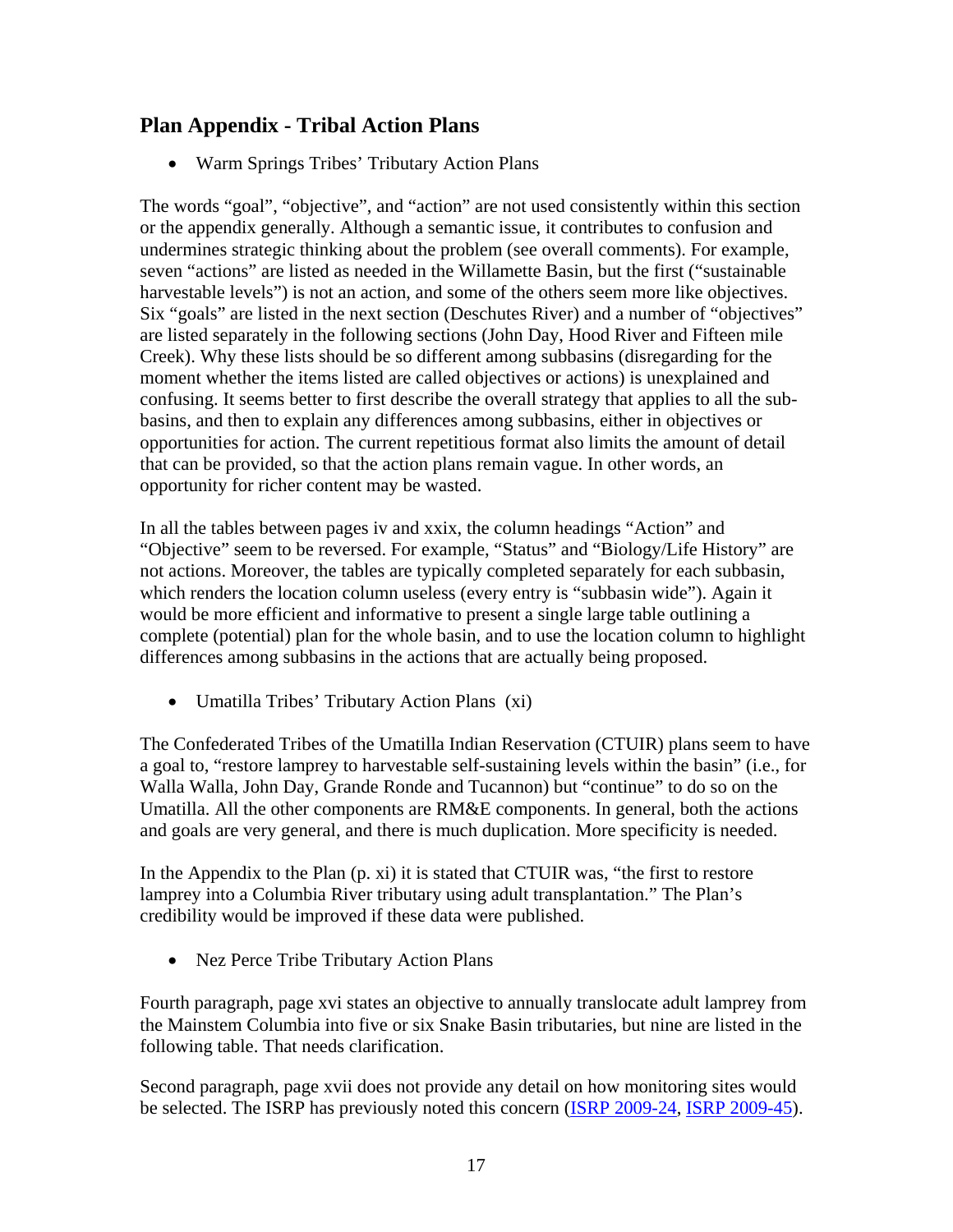Note previous comments about column headings in tables, and the inefficient use of tables when completed individually for each subbasin.

• Yakama Nation Tributary Action Plans (xxii)

The ISAB suggests that data from Yakama Nation streams could be useful for an interbasin comparison of lamprey ecology.

## <span id="page-19-0"></span>**Additional references**

- Cowx, I.G., J.P. Harvey, R.A. Noble and A.D. Nunn. 2009. Establishing survey and monitoring protocols for the assessment of conservation status of fish populations in river Special Areas of Conservation in the UK. Aquatic Conservation: Marine and Freshwater Ecosystems 19: 96-103.
- Fine, J. M., L.A. Vrieze, and P. W. Sorensen. 2004. Evidence that petromyzontid lampreys employ a common migratory pheromone that is partially comprised of bile acids. Journal of Chemical Ecology 30:2091-2110.
- Geeraerts, C. and C. Belpaire. 2009. The effects of contaminants in European eel: a review. Ecotoxicology DOI 10.1007/s10646-009-0424-0.
- George, A.L. and 5 additional authors. 2009. Guidelines for Propagation and Translocation for Freshwater Fish Conservation. Fisheries 34: 529-545.
- Geyer, N.A. 2003. Lower North Umpqua Watershed Assessment and Action Plan. Prepared for the Umpqua Watershed Council and the USDI Bureau of Land Management, Roseburg, Oregon.
- Independent Scientific Advisory Board (ISAB). 1998. Corps Capital Construction Project Review. 98-4. Northwest Power and Conservation Council, Portland, Oregon. [www.nwcouncil.org/library/isab/isab98-4.htm](http://www.nwcouncil.org/library/isab/isab98-4.htm).
- Independent Scientific Advisory Board (ISAB). 1999. Review of the U.S. Army Corps of Engineers' Capital Construction Program. 99-4. Northwest Power and Conservation Council, Portland, Oregon. [www.nwcouncil.org/library/isab/isab99-4.htm.](http://www.nwcouncil.org/library/isab/isab99-4.htm)
- Independent Scientific Advisory Board (ISAB). 2003. Reviews of Salmon and Steelhead Supplementation. 2003-3. Northwest Power and Conservation Council, Portland, Oregon. [www.nwcouncil.org/library/isab/isab2003-3.htm](http://www.nwcouncil.org/library/isab/isab2003-3.htm).
- Independent Scientific Advisory Board (ISAB). 2008. Snake River Spill Transport Review. 2008-5. Northwest Power and Conservation Council, Portland, Oregon. [www.nwcouncil.org/library/isab/isab2008-5.htm](http://www.nwcouncil.org/library/isab/isab2008-5.htm).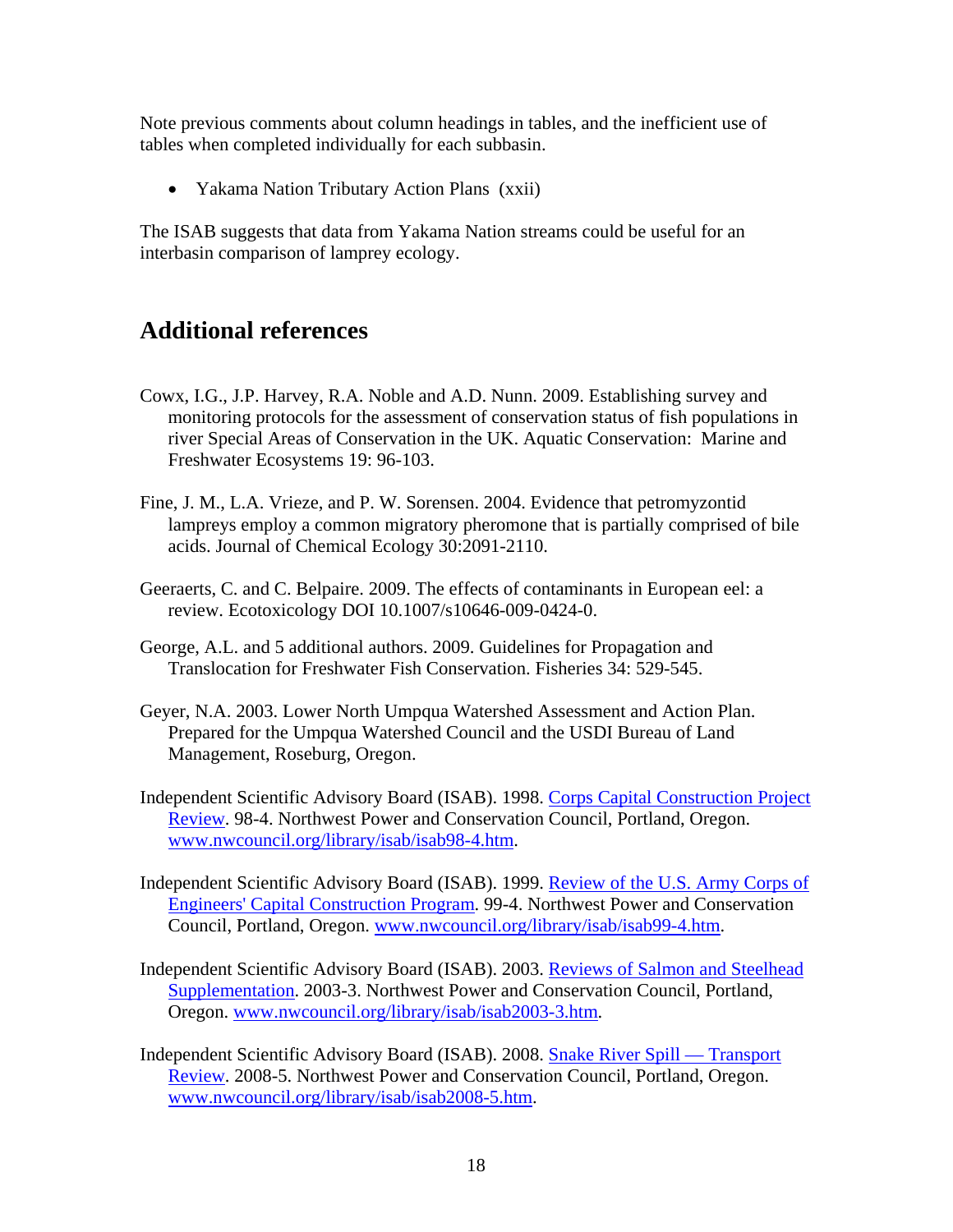- Independent Scientific Review Panel (ISRP). 2000. [Review of The Confederated Tribes](http://www.nwcouncil.org/library/isrp/isrp2000-4.pdf)  [of the Umatilla Indian Reservation's "Restoration Plan for Pacific Lampreys](http://www.nwcouncil.org/library/isrp/isrp2000-4.pdf)  [\(Lampetra tridentata\) in the Umatilla River, Oregon"](http://www.nwcouncil.org/library/isrp/isrp2000-4.pdf). 2000-4. Northwest Power and Conservation Council, Portland, Oregon. [www.nwcouncil.org/library/isrp/isrp2000-](http://www.nwcouncil.org/library/isrp/isrp2000-4.pdf) [4.pdf.](http://www.nwcouncil.org/library/isrp/isrp2000-4.pdf)
- Independent Scientific Review Panel (ISRP). 2009. Review of Accord Proposal, Pacific Lamprey Passage Design (2008-524-00). 2009-24. Northwest Power and Conservation Council, Portland, Oregon. [www.nwcouncil.org/library/isrp/isrp2009-](http://www.nwcouncil.org/library/isrp/isrp2009-24.htm) [24.htm.](http://www.nwcouncil.org/library/isrp/isrp2009-24.htm)
- Independent Scientific Review Panel (ISRP). 2009. ISRP Final Review of Warm Springs' Lamprey Accord Proposal for Fifteen mile Creek and Hood River Subbasins (2007- 007-00). 2009-45. Northwest Power and Conservation Council, Portland, Oregon. [www.nwcouncil.org/library/isrp/isrp2009-45.htm.](http://www.nwcouncil.org/library/isrp/isrp2009-45.htm)
- Independent Scientific Review Panel (ISRP)/ Independent Scientific Advisory Board (ISAB). 2005. Monitoring and Evaluation of Supplementation Projects. 2005-15. Northwest Power and Conservation Council, Portland, Oregon. [www.nwcouncil.org/library/isrp/isrp2005-15.htm.](http://www.nwcouncil.org/library/isrp/isrp2005-15.htm)
- Independent Scientific Review Panel (ISRP)/ Independent Scientific Advisory Board (ISAB). 2009. Tagging Report: A comprehensive review of Columbia River Basin fish tagging technologies and programs. 2009-1. Northwest Power and Conservation Council, Portland, Oregon. [www.nwcouncil.org/library/isab/isabisrp2009-1.htm.](http://www.nwcouncil.org/library/isab/isabisrp2009-1.htm)

Lin, B. and 6 co-authors, 2008.Amplified Fragment Length Polymorphism Assessment of Genetic Diversity in Pacific Lampreys. North American Journal of Fisheries Management 28:1182–1193, 2008.

- Luzier, C.W. and 7 coauthors. 2009. Proceedings of the Pacific Lamprey Conservation Initiative Work Session – October 28-29, 2009. U.S. Fish and Wildlife Service, Regional Office, Portland, Oregon, USA [http://www.fws.gov/pacific/Fisheries/](http://www.fws.gov/pacific/Fisheries/%20sp_habcon/lamprey/index.html.) [sp\\_habcon/lamprey/index.html.](http://www.fws.gov/pacific/Fisheries/%20sp_habcon/lamprey/index.html.)
- Meeuwig, M.H. and J. M. Bayer, 2005. Morphology and Aging Precision of Statoliths from Larvae of Columbia River Basin Lampreys. North American Journal of Fisheries Management 2005; 25: 38-48.
- Mesa, M. 2009. Development of Standard Protocols for PIT tagging Juvenile Lampreys Abstract of presentation at AFEP Meeting, Walla Walla WA Dec 1-3 2009.
- Moser, M. 2009. Migratory Pheromones: Potential Tools to Improve Performance of Adult Lamprey Passage Structures at Dams. Abstract of presentation at AFEP Meeting, Walla Walla WA Dec 1-3 2009.